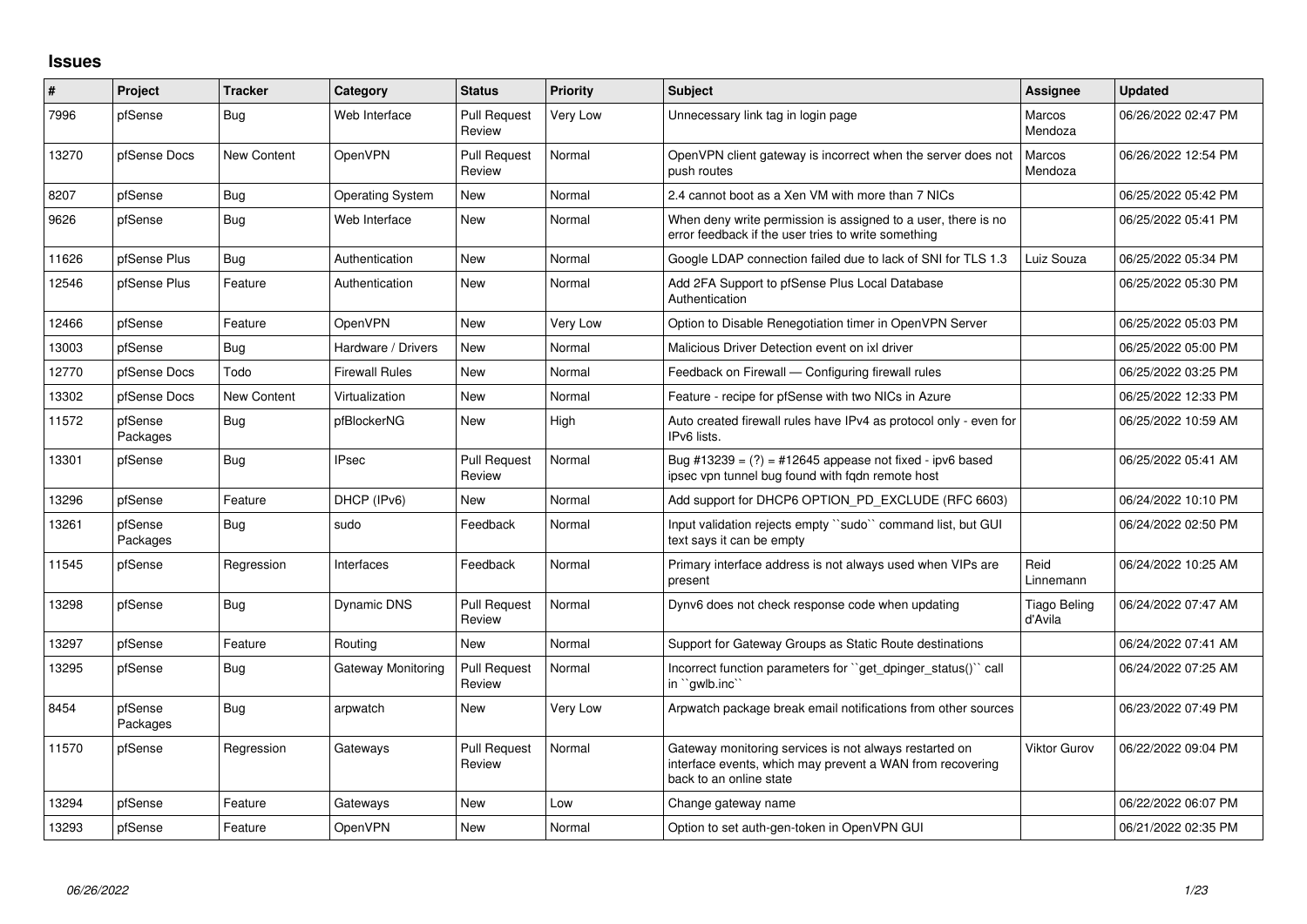| $\#$  | Project             | <b>Tracker</b>     | Category                 | <b>Status</b>                 | <b>Priority</b> | <b>Subject</b>                                                                                                          | <b>Assignee</b>     | <b>Updated</b>      |
|-------|---------------------|--------------------|--------------------------|-------------------------------|-----------------|-------------------------------------------------------------------------------------------------------------------------|---------------------|---------------------|
| 13292 | pfSense<br>Packages | Feature            | <b>ACME</b>              | New                           | Normal          | Separator                                                                                                               |                     | 06/21/2022 12:06 PM |
| 13291 | pfSense Docs        | Todo               | Configuration            | <b>New</b>                    | Low             | Notification documentation                                                                                              |                     | 06/21/2022 10:22 AM |
| 13290 | pfSense             | Regression         | <b>Captive Portal</b>    | Feedback                      | Normal          | My PfSense version 2.7 is returning the error "dummynet bad<br>switch 21" every time I activate my Captive Portals (7). |                     | 06/20/2022 06:01 PM |
| 10352 | pfSense             | <b>Bug</b>         | Authentication           | <b>New</b>                    | Very Low        | RADIUS authentication fails with MSCHAPv1 or MSCHAPv2<br>when passwords contain international characters                |                     | 06/20/2022 04:04 PM |
| 13289 | pfSense             | <b>Bug</b>         | Backup / Restore         | <b>New</b>                    | Low             | Attempting to restore a 0 byte "config.xml" prints an error that<br>the file cannot be read                             |                     | 06/20/2022 10:46 AM |
| 13288 | pfSense             | Bug                | Configuration<br>Backend | <b>New</b>                    | Normal          | Encode FreeRADIUS Custom Options                                                                                        |                     | 06/20/2022 10:36 AM |
| 13287 | pfSense             | Feature            | Configuration<br>Backend | New                           | Normal          | Encode OpenVPN Custom Options                                                                                           |                     | 06/20/2022 10:33 AM |
| 5413  | pfSense             | Bug                | <b>DNS Resolver</b>      | Confirmed                     | High            | Incorrect Handling of Unbound Resolver [service restarts,<br>cache loss, DNS service interruption]                      |                     | 06/19/2022 11:11 PM |
| 12947 | pfSense             | Bug                | DHCP (IPv6)              | <b>New</b>                    | Normal          | DHCP6 client does not take any action if the interface IPv6<br>address changes during renewal                           |                     | 06/19/2022 09:34 PM |
| 13243 | pfSense             | <b>Bug</b>         | OpenVPN                  | <b>Pull Request</b><br>Review | Normal          | OpenVPN status for multi-user VPN shows info icon to display<br>RADIUS rules when there are none to display             | Marcos<br>Mendoza   | 06/19/2022 05:53 PM |
| 12982 | pfSense<br>Packages | Bug                | FreeRADIUS               | New                           | Normal          | FreeRadius RadReply table entries missing from pf                                                                       |                     | 06/19/2022 05:38 PM |
| 13284 | pfSense<br>Packages | Feature            | FreeRADIUS               | <b>New</b>                    | Normal          | Option to define "Issuer" in OPT configuration.                                                                         | Jakob<br>Nordgarden | 06/19/2022 12:10 PM |
| 13280 | pfSense             | Bug                | Unknown                  | <b>New</b>                    | Normal          | Entries duplicated in /boot/loader.conf                                                                                 |                     | 06/19/2022 11:11 AM |
| 9296  | pfSense             | Bug                | Aliases / Tables         | Confirmed                     | Low             | Alias content is sometimes incomplete when mixing FQDN and<br>IP address                                                | Reid<br>Linnemann   | 06/18/2022 03:12 PM |
| 13282 | pfSense Plus        | Bug                | Aliases / Tables         | New                           | Normal          | FQDN Aliases Break if an Invalid Domain is Present in the<br>Chain                                                      | Reid<br>Linnemann   | 06/18/2022 03:12 PM |
| 13279 | pfSense             | <b>Bug</b>         | Interfaces               | <b>New</b>                    | Normal          | DHCP config override affects Gateway installation.                                                                      |                     | 06/17/2022 07:25 AM |
| 13167 | pfSense             | Bug                | Dynamic DNS              | New                           | Normal          | phpDynDNS: DigitalOcean ddns update fails (bad request,<br>invalid character '-' in request id)                         |                     | 06/16/2022 09:30 PM |
| 13277 | pfSense             | Bug                | <b>IGMP Proxy</b>        | <b>New</b>                    | Normal          | IGMP Proxy webConfigurator Page Always Produces Error                                                                   |                     | 06/16/2022 07:50 PM |
| 13276 | pfSense             | Bug                | <b>IGMP Proxy</b>        | New                           | Normal          | IGMP Proxy Error Message for Logging Links to System Log<br>Instead of Routing Log                                      |                     | 06/16/2022 07:48 PM |
| 13211 | pfSense Docs        | <b>New Content</b> | OpenVPN                  | Feedback                      | Normal          | OpenVPN DCO Documentation                                                                                               | Jim Pingle          | 06/15/2022 10:42 AM |
| 13154 | pfSense<br>Packages | <b>Bug</b>         | pfBlockerNG              | Confirmed                     | Normal          | pfBlocker causing excessive CPU load                                                                                    |                     | 06/14/2022 01:14 PM |
| 13273 | pfSense             | Bug                | DHCP (IPv4)              | New                           | Normal          | dholient can use conflicting recorded leases                                                                            |                     | 06/14/2022 11:07 AM |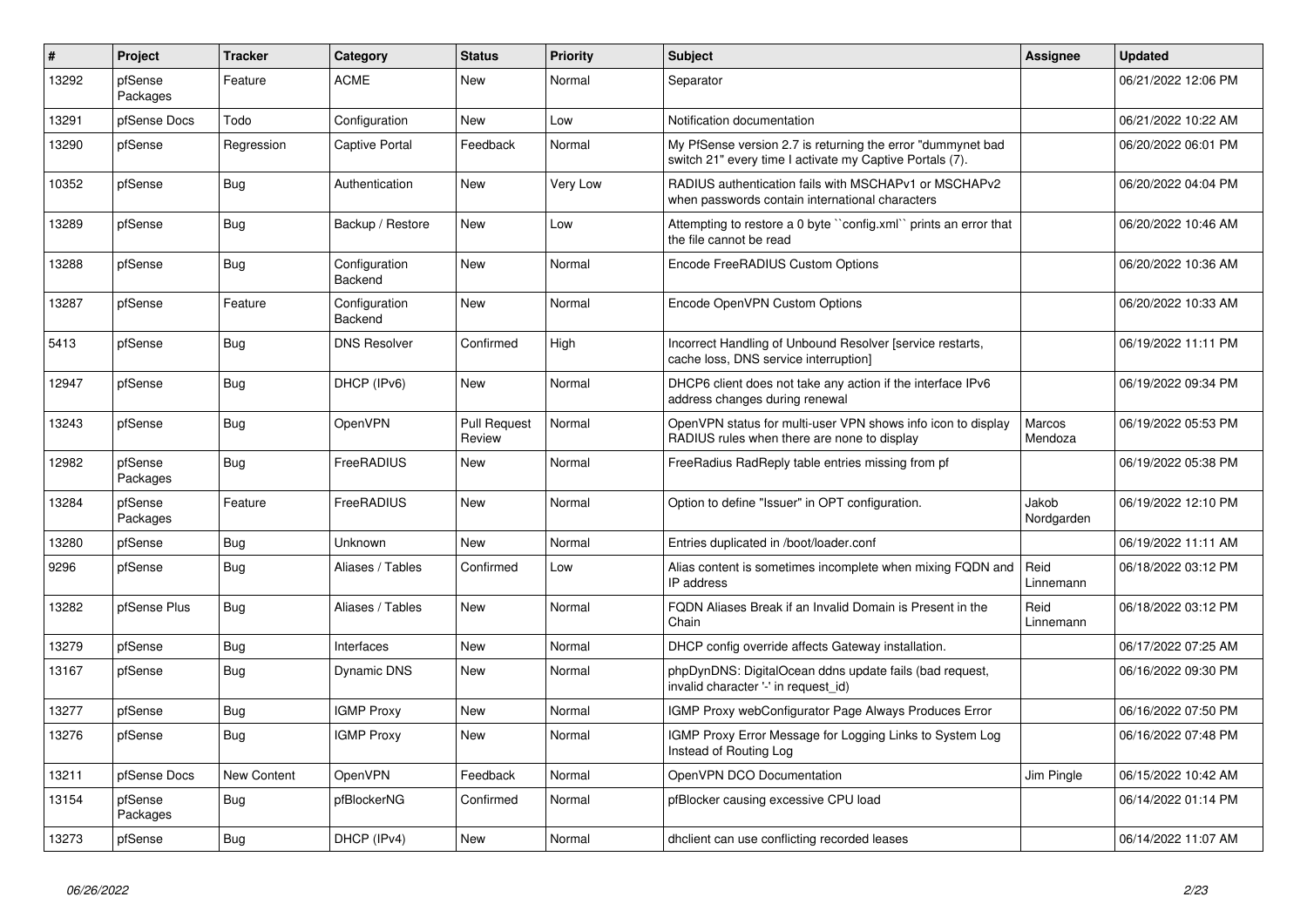| ∦     | Project             | <b>Tracker</b> | Category                        | <b>Status</b>                 | <b>Priority</b> | Subject                                                                                          | <b>Assignee</b> | <b>Updated</b>      |
|-------|---------------------|----------------|---------------------------------|-------------------------------|-----------------|--------------------------------------------------------------------------------------------------|-----------------|---------------------|
| 13180 | pfSense<br>Packages | <b>Bug</b>     | pfBlockerNG                     | New                           | High            | High CPU Utilization with pfb_filter <sup>[</sup> since PfBlockerNG update<br>to devel 3.1.0 4   |                 | 06/14/2022 08:00 AM |
| 13156 | pfSense<br>Packages | Regression     | pfBlockerNG                     | New                           | Normal          | pfBlockerNG IP block stats do not work                                                           |                 | 06/13/2022 08:16 PM |
| 13272 | pfSense             | <b>Bug</b>     | <b>Captive Portal</b>           | <b>Pull Request</b><br>Review | Very Low        | Voucher CSV output has leading space before voucher code                                         | Jim Pingle      | 06/13/2022 10:27 AM |
| 13268 | pfSense             | Todo           | Console Menu                    | Ready To<br>Test              | Normal          | columns don't align nicely in console with medium-long<br>interface names                        |                 | 06/12/2022 10:32 PM |
| 13267 | pfSense             | <b>Bug</b>     | OpenVPN                         | New                           | Normal          | dpinger continues to run on OpenVPN gateway after OpenVPN<br>service is stopped.                 |                 | 06/12/2022 02:49 PM |
| 13258 | pfSense             | Bug            | Console Menu                    | <b>Pull Request</b><br>Review | Low             | secret menu option 100                                                                           | Jim Pingle      | 06/12/2022 01:44 PM |
| 12920 | pfSense             | <b>Bug</b>     | Gateway Monitoring              | <b>Pull Request</b><br>Review | Normal          | Gateway behavior differs when the gateway does not exist in<br>config.xml                        | Viktor Gurov    | 06/12/2022 01:27 PM |
| 13074 | pfSense Plus        | <b>Bug</b>     | Cryptographic<br><b>Modules</b> | New                           | Normal          | AES-GCM with SafeXcel on Netgate 2100 causes MBUF<br>overload                                    |                 | 06/12/2022 11:14 AM |
| 13252 | pfSense             | <b>Bug</b>     | Upgrade                         | <b>New</b>                    | Normal          | reduce frequency of php-fpm socket connection attempts from<br>check reload status               |                 | 06/12/2022 11:11 AM |
| 13206 | pfSense Plus        | <b>Bug</b>     | Hardware / Drivers              | <b>New</b>                    | Normal          | SG-3100 LED GPIO hangs                                                                           |                 | 06/11/2022 07:01 PM |
| 13256 | pfSense             | Feature        | DHCP (IPv4)                     | New                           | Normal          | Better handling of duplicate IPs in static DHCP assignments                                      |                 | 06/11/2022 04:51 PM |
| 13264 | pfSense             | Feature        | <b>IPsec</b>                    | <b>New</b>                    | Normal          | IPSec Phase2 select multiple PFS key groups                                                      |                 | 06/10/2022 04:29 PM |
| 13263 | pfSense             | <b>Bug</b>     | DHCP (IPv4)                     | New                           | Low             | Deleting a static DHCP entry when the related IP is not in the<br>arp table spams the log        |                 | 06/10/2022 11:18 AM |
| 10446 | pfSense             | Feature        | Rules / NAT                     | <b>New</b>                    | Very Low        | VIP address is not shown in firewall rules                                                       |                 | 06/09/2022 02:07 PM |
| 13260 | pfSense             | Feature        | Authentication                  | New                           | Normal          | Add support for OpenVPN static-challenge                                                         |                 | 06/09/2022 02:04 PM |
| 13255 | pfSense<br>Packages | Todo           | OpenVPN Client<br>Export        | New                           | Normal          | Set PKCS#12 algorithm when exporting OpenVPN ZIP or<br>Windows bundles                           | Jim Pingle      | 06/08/2022 10:37 AM |
| 13088 | pfSense             | <b>Bug</b>     | OpenVPN                         | <b>New</b>                    | Normal          | OpenVPN Client Overrides: properly hide/show form fields                                         | Jim Pingle      | 06/08/2022 09:15 AM |
| 13254 | pfSense             | <b>Bug</b>     | <b>DNS Resolver</b>             | New                           | Normal          | DNS resolver does not update "unbound.conf" file during link<br>down events                      |                 | 06/08/2022 07:55 AM |
| 10436 | pfSense<br>Packages | <b>Bug</b>     | softflowd                       | New                           | Normal          | softflowd no longer sends flow data after upgrade (v0.9.9_1 -><br>v1.0.0)                        |                 | 06/07/2022 12:25 AM |
| 12963 | pfSense<br>Packages | Feature        | Nmap                            | Feedback                      | Normal          | Run nmap scans in the background                                                                 | Jim Pingle      | 06/06/2022 06:55 PM |
| 13253 | pfSense             | <b>Bug</b>     | DHCP (IPv6)                     | New                           | Normal          | 'dhcp6c'' is not restarted when applying settings when<br>multiple WANs are configured for DHCP6 |                 | 06/06/2022 02:58 PM |
| 13250 | pfSense             | Todo           | DHCP (IPv4)                     | New                           | Very Low        | Clean up DHCP Server option language                                                             | Jim Pingle      | 06/06/2022 07:32 AM |
| 13245 | pfSense             | Feature        | Aliases / Tables                | Pull Request<br>Review        | Normal          | Type column on Alias lists                                                                       | Jim Pingle      | 06/06/2022 07:09 AM |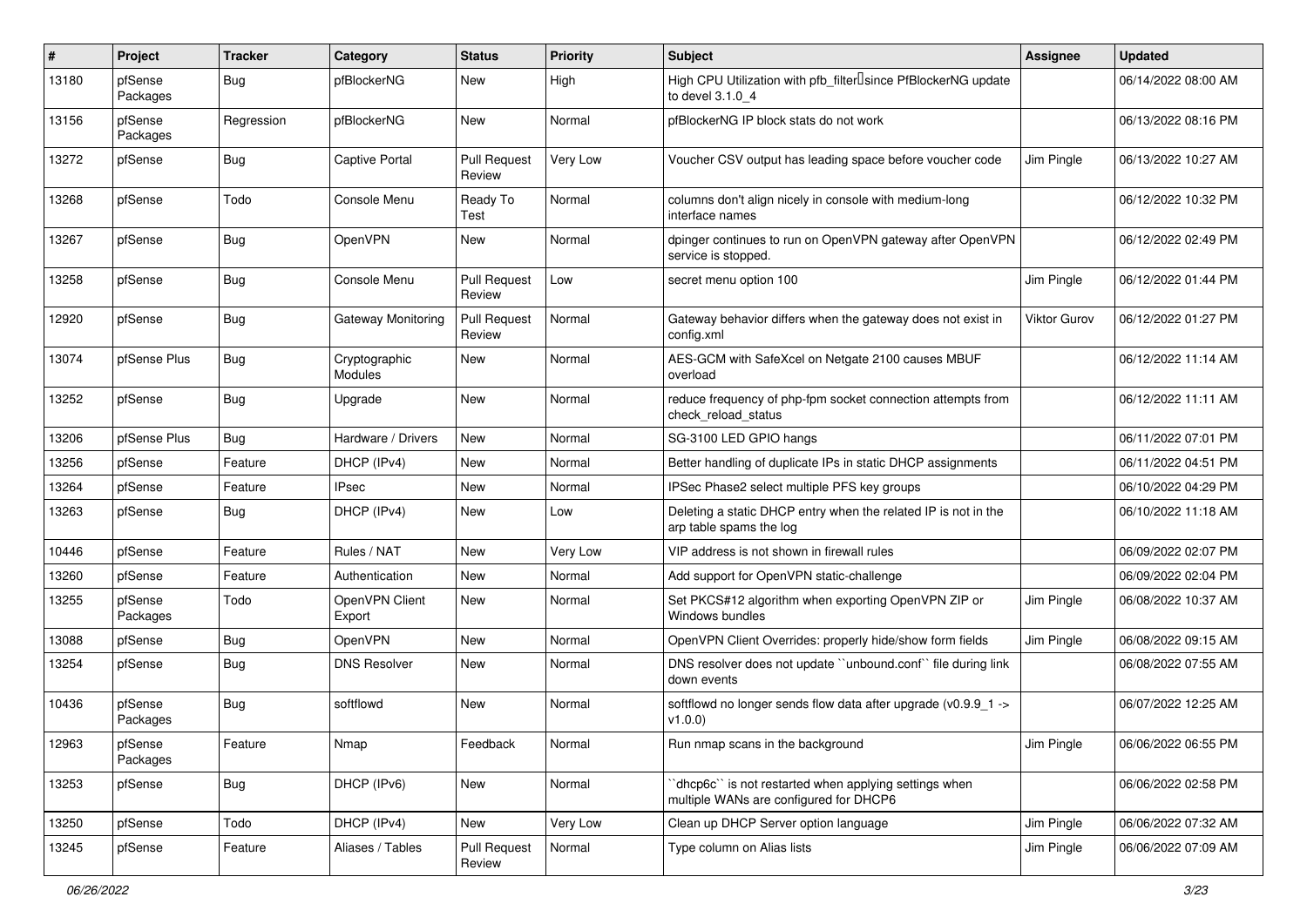| ∦     | Project             | <b>Tracker</b> | Category                        | <b>Status</b> | <b>Priority</b> | Subject                                                                                          | <b>Assignee</b>       | <b>Updated</b>      |
|-------|---------------------|----------------|---------------------------------|---------------|-----------------|--------------------------------------------------------------------------------------------------|-----------------------|---------------------|
| 12878 | pfSense             | <b>Bug</b>     | <b>Traffic Shaper</b><br>(ALTQ) | Incomplete    | Normal          | Traffic shaping by interface, route queue bandwidth inbound,<br>out by a large factor.           |                       | 06/06/2022 07:03 AM |
| 13249 | pfSense             | Bug            | Console Menu                    | New           | Normal          | Running playback comands multiple times results in PHP error                                     |                       | 06/06/2022 07:02 AM |
| 13248 | pfSense             | Regression     | DHCP (IPv6)                     | New           | Normal          | IPv6 Router Advertisements runs when config.xml does not<br>contain an entry for the interface   |                       | 06/05/2022 07:44 PM |
| 13247 | pfSense<br>Packages | <b>Bug</b>     | open-vm-tools                   | New           | Low             | Open-VM-Tools service actions do not work                                                        |                       | 06/05/2022 07:09 PM |
| 13246 | pfSense<br>Packages | Feature        | iperf                           | New           | Normal          | iperf3 service controls do not work                                                              |                       | 06/05/2022 06:51 PM |
| 12974 | pfSense Plus        | <b>Bug</b>     | Installer                       | New           | Normal          | Typing anything into 1100/2100 recovery installer causes<br>process to stop                      |                       | 06/05/2022 04:10 PM |
| 12821 | pfSense             | Regression     | Hardware / Drivers              | Confirmed     | Normal          | Intel e1000 driver (em & igb) cannot pass VLAN0 tagged<br>packets                                |                       | 06/05/2022 08:23 AM |
| 13244 | pfSense             | Feature        | Web Interface                   | New           | Normal          | Add help text under Timezone settings in the GUI                                                 |                       | 06/03/2022 01:00 PM |
| 13242 | pfSense             | Feature        | Gateway Monitoring              | New           | Normal          | Enhancements to static route creation/deletion for dpinger<br>monitor IPs                        |                       | 06/03/2022 11:20 AM |
| 13076 | pfSense             | <b>Bug</b>     | Gateway Monitoring              | New           | Normal          | Marking a gateway as down does not affect IPsec entries using<br>gateway groups                  |                       | 06/03/2022 10:32 AM |
| 12612 | pfSense             | <b>Bug</b>     | <b>DNS Resolver</b>             | New           | Normal          | DNS Resolver is restarted during every "rc.newwanip" event                                       |                       | 06/03/2022 07:13 AM |
| 13240 | pfSense             | <b>Bug</b>     | Rules / NAT                     | New           | Normal          | Dynamic NPt entry UI has a couple quirks                                                         |                       | 06/02/2022 09:32 PM |
| 12095 | pfSense             | <b>Bug</b>     | Authentication                  | New           | Normal          | Memory leak in pcscd                                                                             |                       | 06/01/2022 01:01 PM |
| 13237 | pfSense             | <b>Bug</b>     | DHCP (IPv6)                     | New           | Normal          | dhcp6c script cannot be executed safely                                                          |                       | 06/01/2022 11:20 AM |
| 13236 | pfSense Docs        | Todo           | Products                        | New           | Normal          | Document link speed limitations with igc and ix on 6100/4100                                     |                       | 05/31/2022 05:53 PM |
| 12811 | pfSense             | <b>Bug</b>     | Gateway Monitoring              | New           | Normal          | Services are not restarted when PPP interfaces connect                                           | Jim Pingle            | 05/31/2022 05:34 PM |
| 13215 | pfSense             | <b>Bug</b>     | Captive Portal                  | Assigned      | Normal          | Allowed MAC/IP/Hostname traffic counts for authorized users                                      | Reid<br>Linnemann     | 05/31/2022 05:31 PM |
| 13233 | pfSense Plus        | <b>Bug</b>     | OpenVPN                         | Feedback      | Normal          | OpenVPN DCO connection fails with Auth Digest Algorithm set<br>to SHA512                         |                       | 05/31/2022 03:39 PM |
| 12756 | pfSense Docs        | Todo           | WireGuard                       | New           | Normal          | Feedback on pfSense Configuration Recipes - WireGuard<br>Remote Access VPN Configuration Example | Christian<br>McDonald | 05/31/2022 11:42 AM |
| 13205 | pfSense Docs        | New Content    | Backup / Restore                | Feedback      | Normal          | <b>ZFS Boot Environment documentation</b>                                                        | Christian<br>McDonald | 05/31/2022 10:55 AM |
| 13093 | pfSense             | <b>Bug</b>     | Authentication                  | In Progress   | Normal          | LDAP authentication fails with extended query and RFC2307<br>group lookups enabled               | Chris Linstruth       | 05/31/2022 07:20 AM |
| 10818 | pfSense<br>Packages | Feature        | New Package<br>Request          | New           | Normal          | <b>UDP Broadcast Relay</b>                                                                       |                       | 05/31/2022 02:13 AM |
| 10242 | pfSense<br>Packages | Feature        | New Package<br>Request          | New           | Normal          | E2guardian Web filtering package                                                                 | Viktor Gurov          | 05/30/2022 10:40 AM |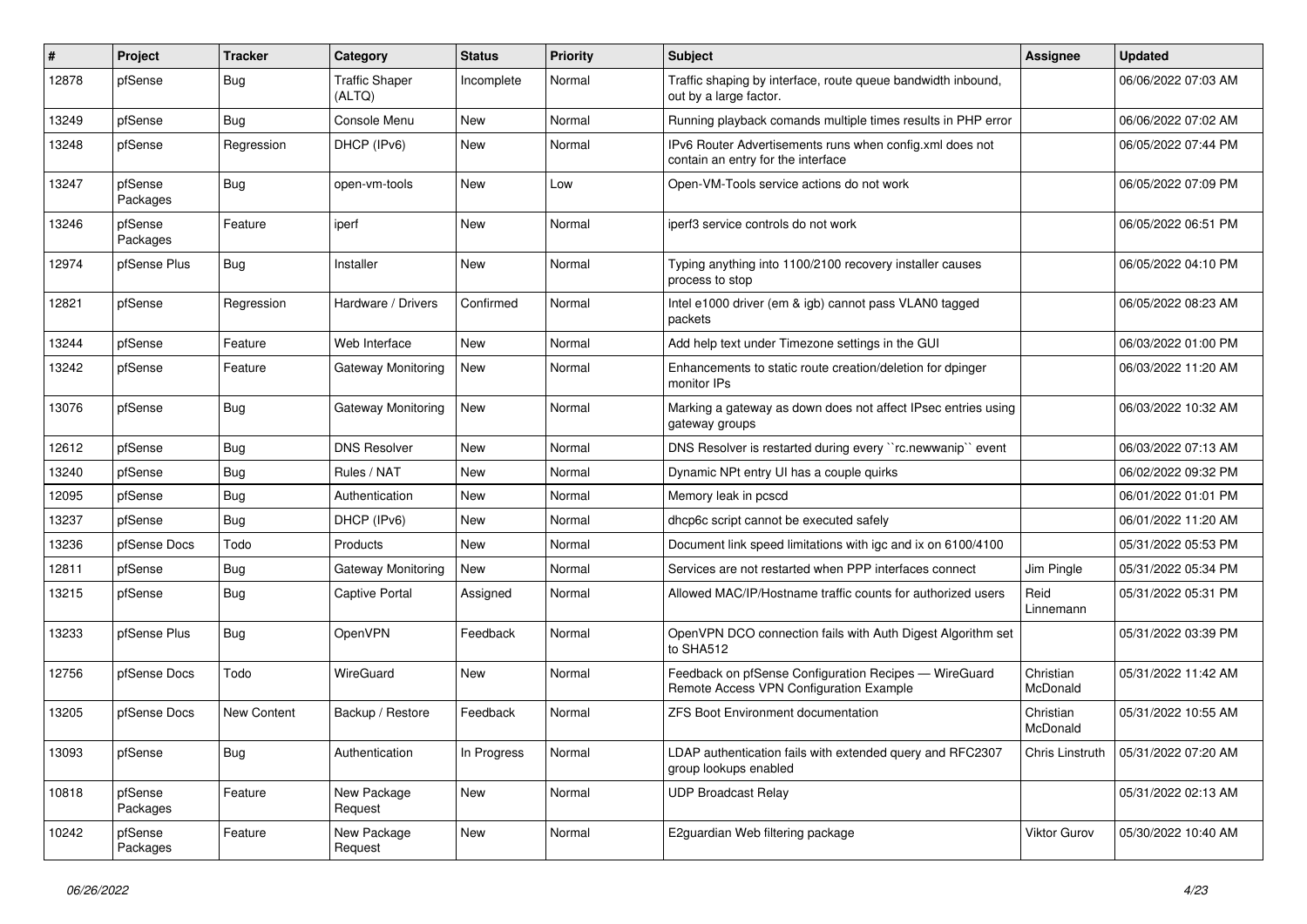| #     | Project             | <b>Tracker</b> | Category              | <b>Status</b>                 | Priority       | <b>Subject</b>                                                                                               | <b>Assignee</b>     | <b>Updated</b>      |
|-------|---------------------|----------------|-----------------------|-------------------------------|----------------|--------------------------------------------------------------------------------------------------------------|---------------------|---------------------|
| 13226 | pfSense             | Bug            | <b>Captive Portal</b> | Confirmed                     | Normal         | Captive Portal doesn't disconnect established OpenVPN link                                                   | Reid<br>Linnemann   | 05/30/2022 10:38 AM |
| 12534 | pfSense Plus        | Feature        | Hardware / Drivers    | <b>New</b>                    | Normal         | Generate a ISO Image for Remote Restore of pfSense Plus on<br>the XG-1537 and 1541 units with IPMI           |                     | 05/30/2022 10:28 AM |
| 12877 | pfSense             | Bug            | Dynamic DNS           | Feedback                      | Normal         | Cloudflare DynDNS fails to update more than two addresses                                                    |                     | 05/29/2022 06:56 PM |
| 8173  | pfSense             | Feature        | Interfaces            | <b>New</b>                    | Normal         | dhcp6c - RAW Options                                                                                         |                     | 05/29/2022 05:34 PM |
| 12875 | pfSense             | <b>Bug</b>     | Package System        | <b>New</b>                    | Normal         | Import zabbix-agent6 and zabbix-proxy6 from FreeBSD Ports                                                    |                     | 05/28/2022 06:50 PM |
| 13228 | pfSense             | <b>Bug</b>     | Interfaces            | <b>New</b>                    | Normal         | Recovering interface gateway may not be added back into<br>gateway groups and rules when expected            | <b>Jim Pingle</b>   | 05/28/2022 01:14 PM |
| 12658 | pfSense<br>Packages | Feature        | darkstat              | <b>New</b>                    | Normal         | Adding prometheus metrics to darkstat                                                                        |                     | 05/27/2022 09:44 PM |
| 13229 | pfSense Docs        | Todo           | <b>Captive Portal</b> | Feedback                      | Normal         | Update documentation for IPFW to PF transition for Limiters<br>and Captive Portal                            | Jim Pingle          | 05/27/2022 03:04 PM |
| 13223 | pfSense Docs        | New Content    | Routing / Gateways    | Feedback                      | Normal         | Document new gateway state killing behavior                                                                  | Jim Pingle          | 05/27/2022 01:59 PM |
| 13227 | pfSense             | Feature        | <b>IPsec</b>          | <b>New</b>                    | High           | Enable IPSec Virtual IP Pool assignment by Radius for Mobile<br>Users - SIMPLE FIX                           |                     | 05/27/2022 10:15 AM |
| 13225 | pfSense             | Bug            | Interfaces            | <b>New</b>                    | Normal         | Bridges with QinQ interfaces not properly set up at boot                                                     | <b>Viktor Gurov</b> | 05/27/2022 08:19 AM |
| 13218 | pfSense             | <b>Bug</b>     | Interfaces            | <b>Pull Request</b><br>Review | Normal         | GIF-based interface MTU is assigned to parent interface on<br>boot when parent interface is a LAGG           | Viktor Gurov        | 05/27/2022 05:25 AM |
| 13224 | pfSense             | Bug            | <b>Notifications</b>  | New                           | Normal         | Email notification flood when UPS (NUT) and WAN send<br>notifications                                        |                     | 05/27/2022 01:58 AM |
| 13222 | pfSense             | Bug            | UPnP/NAT-PMP          | New                           | Normal         | CARP IP does not listen for NAT-PMP packets                                                                  |                     | 05/26/2022 02:28 PM |
| 13189 | pfSense Plus        | Todo           | <b>OpenVPN</b>        | Feedback                      | Normal         | Input validation should reject the combination of DCO and P2P<br>mode                                        | Jim Pingle          | 05/26/2022 10:50 AM |
| 13220 | pfSense             | Feature        | Captive Portal        | New                           | Very Low       | Voucher per-roll bandwidth restrictions and traffic quotas                                                   |                     | 05/26/2022 08:16 AM |
| 13219 | pfSense             | Feature        | Captive Portal        | New                           | Very Low       | Enable/Disable single voucher roll                                                                           |                     | 05/26/2022 08:14 AM |
| 13217 | pfSense             | <b>Bug</b>     | DHCP (IPv4)           | New                           | Normal         | dhclient using default pid file location which does not exist                                                | <b>Viktor Gurov</b> | 05/26/2022 08:09 AM |
| 13214 | pfSense<br>Packages | <b>Bug</b>     | node_exporter         | <b>Pull Request</b><br>Review | Normal-package | AttributeError: 'NoneType' object has no attribute 'text'                                                    | lan Grindley        | 05/25/2022 08:20 AM |
| 1831  | pfSense             | Feature        | <b>Captive Portal</b> | New                           | Normal         | Captive portal IPv6 support                                                                                  | Reid<br>Linnemann   | 05/25/2022 07:57 AM |
| 9536  | pfSense             | Feature        | DHCP (IPv6)           | <b>New</b>                    | Normal         | Support dynamic prefix in DHCPv6 Server                                                                      |                     | 05/25/2022 04:27 AM |
| 13209 | pfSense<br>Packages | Bug            | pfBlockerNG           | <b>New</b>                    | Low            | Parsing Filter log by pfBlockerNG creates IP Block log with<br>Source/Destination mixed up or wrong Direcion | Viktor Gurov        | 05/25/2022 03:50 AM |
| 13014 | pfSense             | Bug            | <b>IPsec</b>          | <b>New</b>                    | Normal         | Charon.vici can get in a bad state                                                                           | Mateusz Guzik       | 05/24/2022 05:05 PM |
| 12796 | pfSense             | Bug            | Upgrade               | Confirmed                     | Normal         | 2.5.2 -> 2.6.0 upgrade segfaults if certain packages are<br>installed.                                       |                     | 05/24/2022 07:43 AM |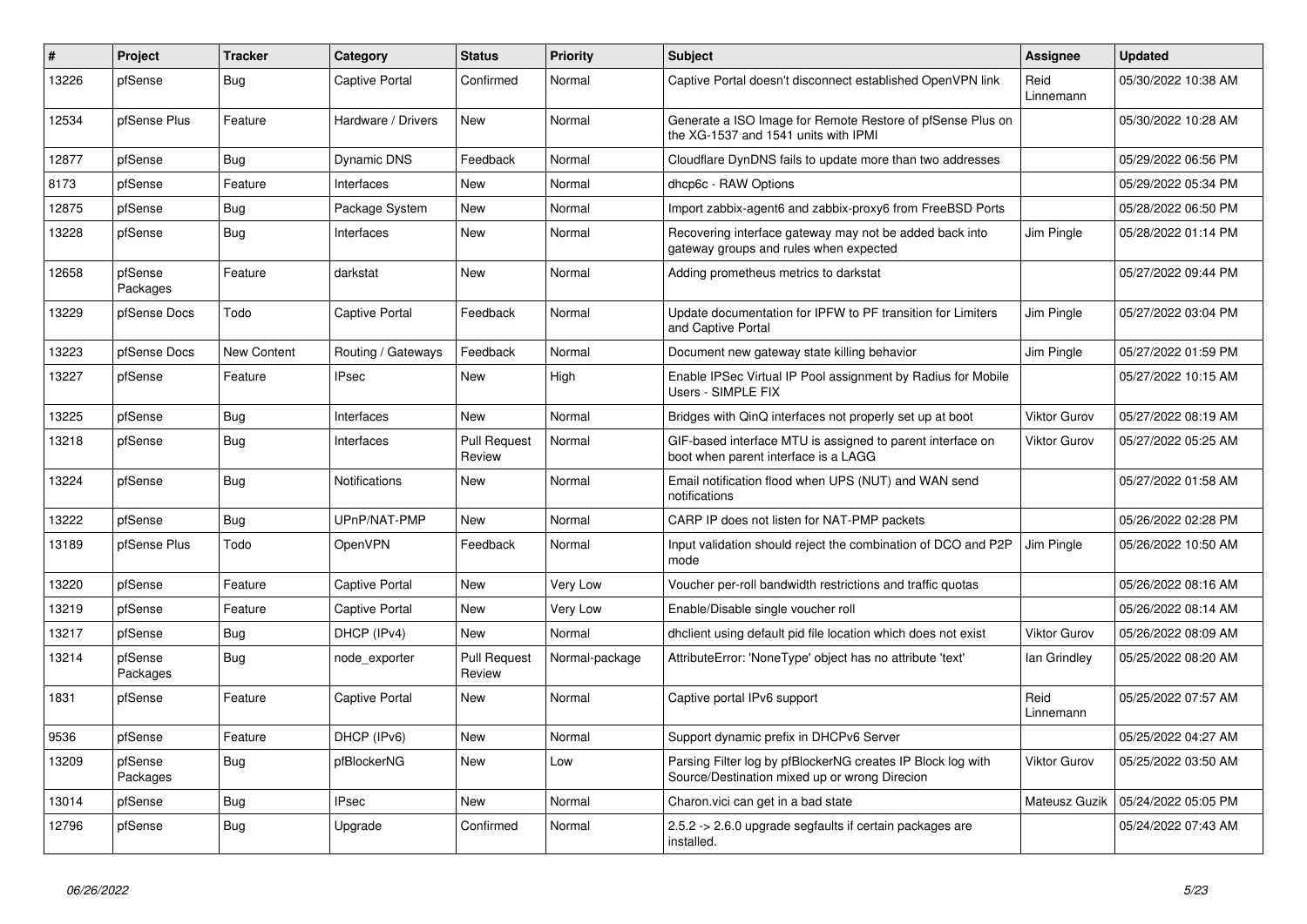| $\vert$ # | Project             | <b>Tracker</b> | Category        | <b>Status</b>                 | <b>Priority</b> | <b>Subject</b>                                                                                   | <b>Assignee</b>       | <b>Updated</b>      |
|-----------|---------------------|----------------|-----------------|-------------------------------|-----------------|--------------------------------------------------------------------------------------------------|-----------------------|---------------------|
| 13207     | pfSense<br>Packages | Feature        | pfBlockerNG     | New                           | Normal          | The feed column on the Alerts page is confusing                                                  |                       | 05/24/2022 04:56 AM |
| 13183     | pfSense Plus        | Regression     | Dashboard       | Feedback                      | High            | ZFS module is loaded on systems without ZFS                                                      | Christian<br>McDonald | 05/23/2022 10:11 AM |
| 13202     | pfSense<br>Packages | <b>Bug</b>     | pfBlockerNG     | New                           | Normal          | Missing Protocols on IP Feed Groups Advanced<br>Inbound/Outbound Firewall Rule settings          |                       | 05/23/2022 08:58 AM |
| 13201     | pfSense<br>Packages | Feature        | pfBlockerNG     | <b>New</b>                    | Normal          | Add FireHol Security IP Feeds                                                                    |                       | 05/23/2022 06:34 AM |
| 13200     | pfSense<br>Packages | Feature        | pfBlockerNG     | <b>New</b>                    | Normal          | <b>Custom DNS Servers for Alert settings</b>                                                     |                       | 05/23/2022 06:16 AM |
| 13196     | pfSense<br>Packages | Feature        | pfBlockerNG     | New                           | Normal          | remove NoVirusThanks feed                                                                        |                       | 05/23/2022 06:05 AM |
| 13198     | pfSense<br>Packages | Feature        | pfBlockerNG     | New                           | Normal          | Dark Theme Styling issues - Alerts White bar                                                     |                       | 05/23/2022 06:05 AM |
| 13199     | pfSense<br>Packages | Feature        | pfBlockerNG     | New                           | Normal          | Feed groups should not have the first listing in the group bar                                   |                       | 05/23/2022 06:03 AM |
| 13197     | pfSense<br>Packages | Feature        | pfBlockerNG     | New                           | Normal          | Put a Single donation link and a proper patreon lin in the<br>pfBlocker Support Banner / Widget  |                       | 05/23/2022 05:35 AM |
| 13195     | pfSense<br>Packages | Feature        | pfBlockerNG     | New                           | Normal          | Dedicated website for Feed mangement - Community Driven                                          |                       | 05/23/2022 05:22 AM |
| 13194     | pfSense<br>Packages | <b>Bug</b>     | pfBlockerNG     | New                           | Normal          | Remove dead Malc0de feed                                                                         |                       | 05/23/2022 05:16 AM |
| 11539     | pfSense             | Bug            | <b>IPsec</b>    | Feedback                      | Normal          | Mobile IPsec "split include" value of 0.0.0.0/0 causes some<br>clients to fail                   | Jim Pingle            | 05/23/2022 12:33 AM |
| 4451      | pfSense             | <b>Bug</b>     | DHCP (IPv4)     | New                           | Low             | Status DHCP Leases shows double entries for static entries<br>without IP address                 | <b>Phillip Davis</b>  | 05/21/2022 04:55 PM |
| 13102     | pfSense             | <b>Bug</b>     | <b>IPsec</b>    | New                           | Normal          | Deleting an IPSec tunnel doesn't destroy the SA (SADs/SPDs),<br>causes crash in status_ipsec.php | Viktor Gurov          | 05/20/2022 01:07 PM |
| 13187     | pfSense             | Documentation  | Upgrade         | New                           | Normal          | Azure Frequently asked questions                                                                 |                       | 05/20/2022 06:52 AM |
| 12782     | pfSense             | Todo           | Build / Release | New                           | Normal          | Disable compatibility flag                                                                       | <b>Brad Davis</b>     | 05/17/2022 02:33 PM |
| 12768     | pfSense             | Feature        | Upgrade         | New                           | Normal          | pfSense-repo: Make sure default config file exists                                               |                       | 05/17/2022 02:32 PM |
| 12737     | pfSense             | Bug            | Certificates    | New                           | Normal          | CApath is not defined by default in curl                                                         |                       | 05/17/2022 02:30 PM |
| 12632     | pfSense             | <b>Bug</b>     | Gateways        | New                           | High            | Assigning a /30 WAN IP address at the console does not save<br>the gateway correctly             |                       | 05/17/2022 02:28 PM |
| 11877     | pfSense             | Bug            | Web Interface   | <b>Pull Request</b><br>Review | Very Low        | Labels and description dissapear in firewall schedule edit.php                                   | Viktor Gurov          | 05/17/2022 02:22 PM |
| 12225     | pfSense             | <b>Bug</b>     | Authentication  | <b>Pull Request</b><br>Review | Normal          | Group membership field is not needed for remote groups                                           | Viktor Gurov          | 05/17/2022 02:21 PM |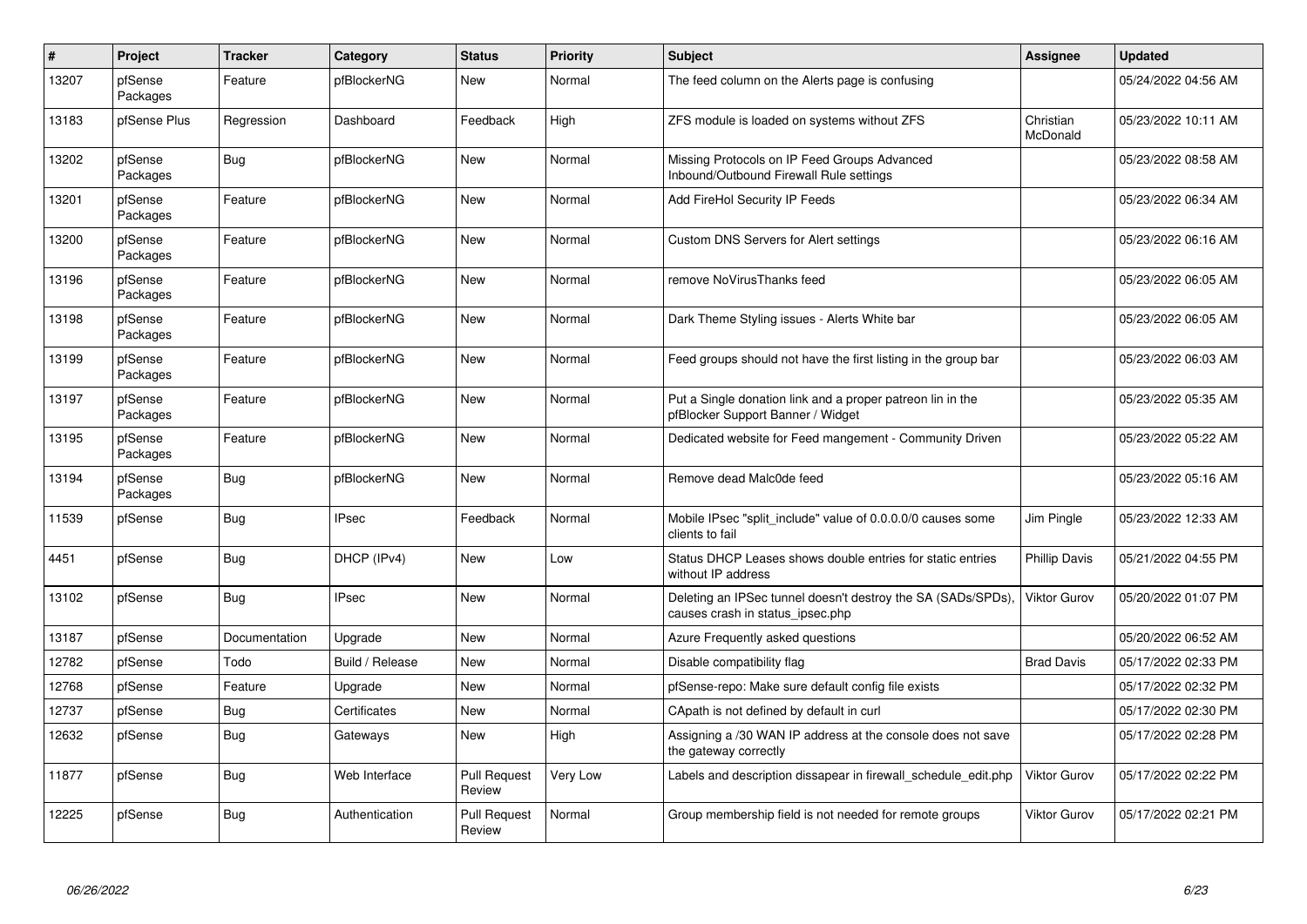| $\pmb{\#}$ | Project             | <b>Tracker</b> | Category                            | <b>Status</b>                 | <b>Priority</b> | <b>Subject</b>                                                                                                   | <b>Assignee</b>       | <b>Updated</b>      |
|------------|---------------------|----------------|-------------------------------------|-------------------------------|-----------------|------------------------------------------------------------------------------------------------------------------|-----------------------|---------------------|
| 12385      | pfSense             | Bug            | Virtual IP Addresses                | <b>Pull Request</b><br>Review | Normal          | deleteVIP() does not check 1:1 NAT and Outbound NAT rules                                                        | Viktor Gurov          | 05/17/2022 02:21 PM |
| 12431      | pfSense             | Todo           | Web Interface                       | <b>Pull Request</b><br>Review | Normal          | GUI pages should use "POST" for AJAX calls, not "GET"                                                            | Viktor Gurov          | 05/17/2022 02:20 PM |
| 12464      | pfSense             | <b>Bug</b>     | Logging                             | <b>Pull Request</b><br>Review | Normal          | Syslog Auth messages are sent as Emergency Level                                                                 |                       | 05/17/2022 02:20 PM |
| 12673      | pfSense             | Bug            | Dashboard                           | <b>Pull Request</b><br>Review | Normal          | Firewall Logs Widget fails to update at intervals below 5<br>seconds.                                            | Viktor Gurov          | 05/17/2022 02:20 PM |
| 12757      | pfSense             | <b>Bug</b>     | Diagnostics                         | <b>Pull Request</b><br>Review | Very Low        | Clean up /etc/inc/filter.inc use of pfctl -F                                                                     |                       | 05/17/2022 02:18 PM |
| 13124      | pfSense             | Feature        | Web Interface                       | <b>Pull Request</b><br>Review | Normal          | Option to wait for interface selection before displaying firewall<br>rules                                       |                       | 05/17/2022 02:15 PM |
| 13179      | pfSense<br>Packages | Feature        | pfBlockerNG                         | New                           | High            | Search based on CIDR                                                                                             |                       | 05/17/2022 09:45 AM |
| 9123       | pfSense             | Bug            | Interfaces                          | Feedback                      | Very High       | Adding/configuring vlan on ixl-devices causes<br>ag add macvlan err -53, ag error 14                             | Luiz Souza            | 05/16/2022 07:57 AM |
| 13168      | pfSense             | Feature        | Dashboard                           | <b>New</b>                    | Low             | Multiple Dashboard views for a single user                                                                       |                       | 05/16/2022 07:53 AM |
| 9295       | pfSense             | <b>Bug</b>     | PPPoE Server                        | New                           | Very High       | IPv6 PD does not work with PPPOE (Server & Client)                                                               |                       | 05/15/2022 10:53 AM |
| 13115      | pfSense<br>Packages | <b>Bug</b>     | <b>WireGuard</b>                    | Feedback                      | Normal          | WireGuard panic due to KBI changes in ""udp_tun_func_t()"                                                        | Christian<br>McDonald | 05/15/2022 10:47 AM |
| 13165      | pfSense             | Feature        | Dashboard                           | <b>Pull Request</b><br>Review | Normal          | Feat: live update for Services dashboard widget                                                                  |                       | 05/15/2022 01:48 AM |
| 13158      | pfSense             | Bug            | Web Interface                       | <b>New</b>                    | Normal          | Input validation error when applying limiter changes                                                             |                       | 05/14/2022 05:32 PM |
| 13159      | pfSense             | Todo           | Web Interface                       | <b>New</b>                    | Very Low        | Decrease distance between img-buttons in webGUI to<br>eliminate mistake entry                                    |                       | 05/14/2022 06:52 AM |
| 13161      | pfSense             | Feature        | Web Interface                       | <b>New</b>                    | Very Low        | FLASH PORT'S LED button, to help quickly find port that need<br>to be connected to patch&cable                   |                       | 05/14/2022 06:35 AM |
| 13160      | pfSense<br>Packages | Feature        | Status Monitoring                   | <b>Pull Request</b><br>Review | Normal          | Option to sort monitoring graph views                                                                            |                       | 05/13/2022 12:06 PM |
| 9024       | pfSense             | <b>Bug</b>     | <b>Traffic Shaper</b><br>(Limiters) | Feedback                      | Normal          | Ping packet loss under load when using limiters                                                                  |                       | 05/12/2022 11:55 AM |
| 12354      | pfSense<br>Packages | Todo           | haproxy                             | Feedback                      | High            | Update haproxy-devel to mitigate CVE-2021-40346                                                                  | Viktor Gurov          | 05/12/2022 08:50 AM |
| 12960      | pfSense             | Bug            | Installer                           | New                           | Normal          | VGA installer image defaults to serial console, serial console is<br>default in GUI settings                     |                       | 05/10/2022 03:19 PM |
| 12079      | pfSense             | Bug            | <b>IGMP Proxy</b>                   | <b>New</b>                    | Normal          | <b>IGMPProxy: kernel panic, Sleeping thread owns a</b><br>non-sleepable lock                                     | Mateusz Guzik         | 05/10/2022 03:14 PM |
| 11296      | pfSense             | <b>Bug</b>     | Routing                             | New                           | Normal          | Static route targets may still reachable via default route when<br>the gateway they should route through is down | Viktor Gurov          | 05/10/2022 03:12 PM |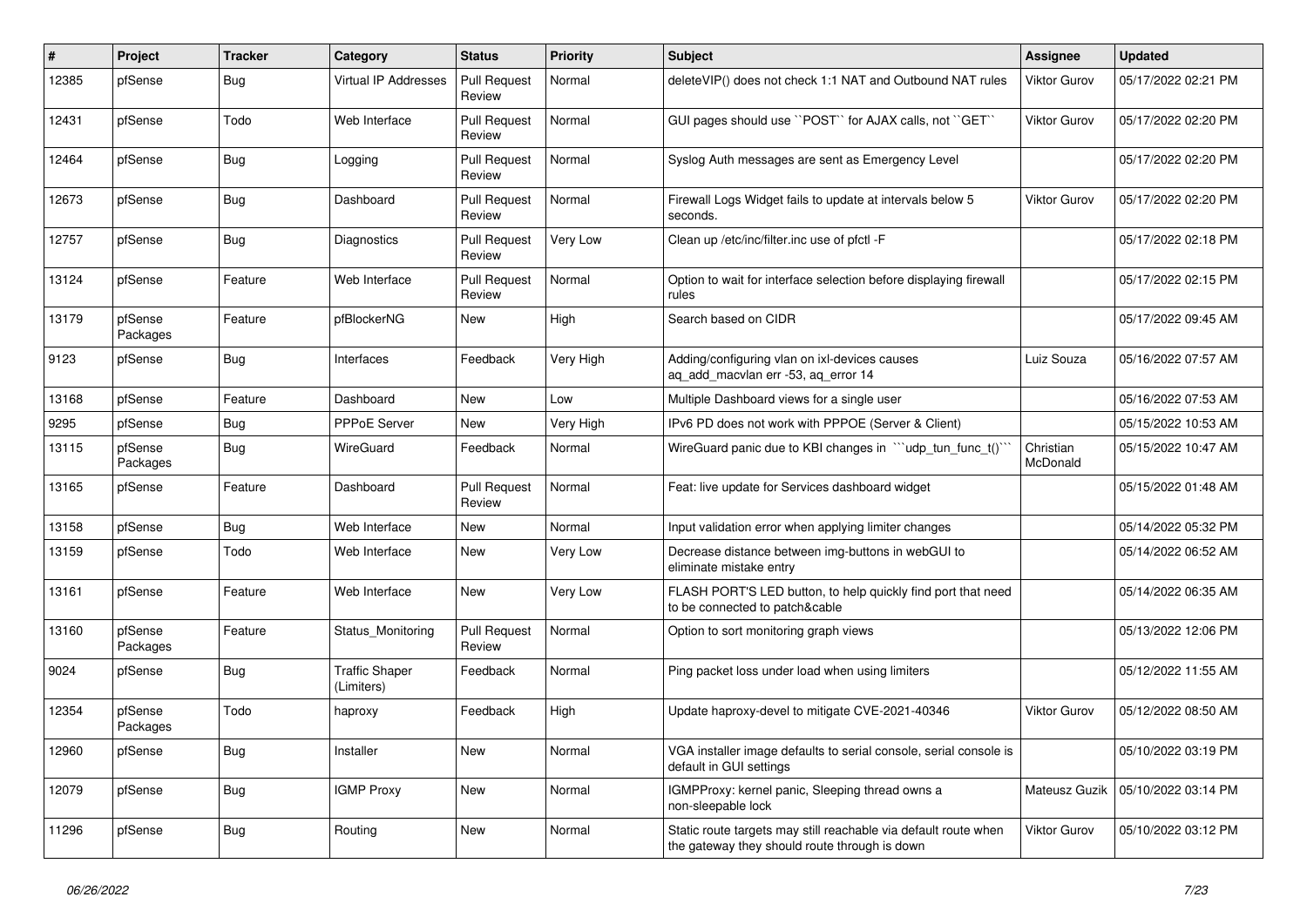| ∦     | Project             | <b>Tracker</b> | Category                   | <b>Status</b>                 | <b>Priority</b> | Subject                                                                                                                                | <b>Assignee</b>     | <b>Updated</b>      |
|-------|---------------------|----------------|----------------------------|-------------------------------|-----------------|----------------------------------------------------------------------------------------------------------------------------------------|---------------------|---------------------|
| 11091 | pfSense             | <b>Bug</b>     | Interfaces                 | New                           | Normal          | Interfaces set as disabled in the configuration have an UP<br>status in the operating system at boot                                   | Viktor Gurov        | 05/10/2022 03:12 PM |
| 9887  | pfSense             | <b>Bug</b>     | Rules / NAT                | New                           | Low             | Rule separator positions change when deleting multiple rules                                                                           |                     | 05/10/2022 03:11 PM |
| 3132  | pfSense             | <b>Bug</b>     | Gateway Monitoring         | In Progress                   | Normal          | Gateway events for IPv6 affect IPv4 services and vice versa                                                                            | <b>Viktor Gurov</b> | 05/10/2022 03:10 PM |
| 13144 | pfSense             | <b>Bug</b>     | Rules / NAT                | New                           | Very Low        | Firewall rule entries can get out of sync when entries are<br>deleted while other administrators are editing entries<br>simultaneously |                     | 05/10/2022 07:26 AM |
| 13141 | pfSense<br>Packages | Bug            | squidguard                 | New                           | Normal          | wrong page squidguard block                                                                                                            |                     | 05/09/2022 05:33 PM |
| 13135 | pfSense<br>Packages | Feature        | pfBlockerNG                | New                           | Normal          | Add dibdot DoH-IP-blocklists feeds                                                                                                     | Viktor Gurov        | 05/08/2022 01:50 AM |
| 12597 | pfSense Docs        | New Content    | Hardware                   | New                           | Normal          | How to reset IPMI settings and password for Netgate<br>appliances                                                                      |                     | 05/07/2022 12:33 PM |
| 13138 | pfSense<br>Packages | Feature        | pfBlockerNG                | New                           | Normal          | DNS over HTTPS/TLS Blocking should be removed from<br>SafeSearch                                                                       |                     | 05/07/2022 02:52 AM |
| 13137 | pfSense<br>Packages | Feature        | pfBlockerNG                | <b>New</b>                    | Normal          | ckuethe/doh-blocklist.txt add to DoH feeds                                                                                             |                     | 05/07/2022 02:39 AM |
| 13136 | pfSense<br>Packages | Feature        | pfBlockerNG                | New                           | Normal          | Add crypt0rr DNS-over-HTTPS (DOH) provider list feeds                                                                                  |                     | 05/07/2022 02:27 AM |
| 13063 | pfSense<br>Packages | Feature        | Cellular                   | <b>Pull Request</b><br>Review | Normal          | Cellular package shall support more modems and NMEA port                                                                               |                     | 05/06/2022 02:38 PM |
| 13053 | pfSense<br>Packages | Bug            | <b>ACME</b>                | New                           | Normal          | LoopiaAPI error handling                                                                                                               |                     | 05/05/2022 10:58 AM |
| 13128 | pfSense<br>Packages | <b>Bug</b>     | Zabbix                     | New                           | Normal          | Zabbix Agent 6: HA Server Setup                                                                                                        |                     | 05/05/2022 01:55 AM |
| 13114 | pfSense<br>Packages | <b>Bug</b>     | <b>BIND</b>                | Feedback                      | Normal          | BIND calls rndc in rc_stop when named is not running                                                                                   | <b>Stuart Wyatt</b> | 05/04/2022 12:41 PM |
| 13110 | pfSense             | Bug            | CARP                       | New                           | <b>Very Low</b> | changing CARP VIP address does not update outbound NAT<br>interface IP                                                                 |                     | 05/03/2022 02:52 PM |
| 12747 | pfSense             | <b>Bug</b>     | Logging                    | <b>New</b>                    | Normal          | System log is filled by sshguard                                                                                                       |                     | 05/03/2022 03:08 AM |
| 1819  | pfSense             | <b>Bug</b>     | <b>DNS Resolver</b>        | New                           | Normal          | DNS Resolver Not Registering DHCP Server Specified Domain<br>Name                                                                      | Luiz Souza          | 04/28/2022 01:53 PM |
| 13108 | pfSense Docs        | Todo           | Installation /<br>Upgrades | New                           | Normal          | ZFS filesystem implications                                                                                                            | Jim Pingle          | 04/27/2022 03:18 PM |
| 13098 | pfSense<br>Packages | <b>Bug</b>     | haproxy                    | Feedback                      | Low             | HAProxy Virtual IP broken link under Frontend setup                                                                                    |                     | 04/27/2022 08:35 AM |
| 11693 | pfSense<br>Packages | <b>Bug</b>     | <b>FRR</b>                 | Feedback                      | Normal          | IPv6 static routing fails                                                                                                              | Viktor Gurov        | 04/26/2022 08:50 AM |
| 12549 | pfSense             | Regression     | <b>IPsec</b>               | New                           | Normal          | Per-user Mobile IPsec settings are not applied to connecting<br>mobile clients                                                         | Jim Pingle          | 04/26/2022 07:50 AM |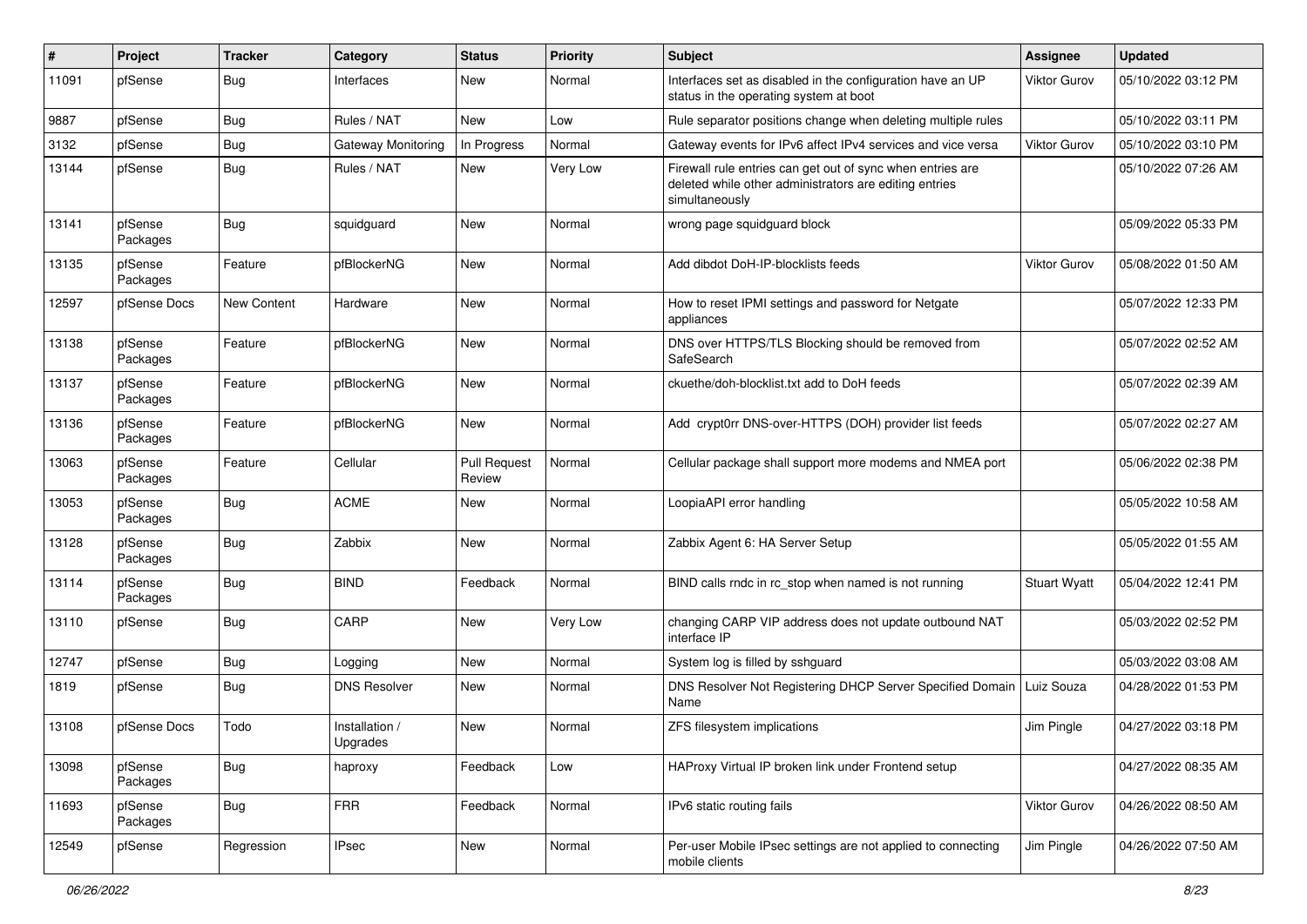| $\#$  | <b>Project</b>      | <b>Tracker</b> | Category        | <b>Status</b>                 | <b>Priority</b> | <b>Subject</b>                                                                                                                          | <b>Assignee</b>     | <b>Updated</b>      |
|-------|---------------------|----------------|-----------------|-------------------------------|-----------------|-----------------------------------------------------------------------------------------------------------------------------------------|---------------------|---------------------|
| 12335 | pfSense             | Bug            | <b>IPsec</b>    | New                           | Normal          | <b>IPsec DNS inefficiency</b>                                                                                                           | Jim Pingle          | 04/26/2022 07:50 AM |
| 4500  | pfSense             | <b>Bug</b>     | UPnP/NAT-PMP    | Confirmed                     | Normal          | Some miniupnp port mappings are not displayed in the Status<br>page                                                                     |                     | 04/25/2022 12:49 PM |
| 13095 | pfSense<br>Packages | Bug            | Snort           | Feedback                      | Normal          | Snort VRT change in Shared Object Rules path name results<br>in failure to extract and update Snort Shared Object Rules<br>when enabled | <b>Bill Meeks</b>   | 04/25/2022 12:22 PM |
| 13096 | pfSense<br>Packages | Feature        | Snort           | Feedback                      | Normal          | Improve robustness of Snort Rules Update Log size limitation<br>logic                                                                   | <b>Bill Meeks</b>   | 04/25/2022 12:22 PM |
| 13094 | pfSense             | Feature        | Packet Capture  | <b>Pull Request</b><br>Review | Normal          | Allow packet capture filtering in tagged packets                                                                                        | Marcos<br>Mendoza   | 04/24/2022 06:06 PM |
| 13091 | pfSense             | Feature        | OpenVPN         | New                           | Normal          | RFE: Ability to specify the order of OpenVPN Authentication<br>servers                                                                  |                     | 04/22/2022 04:30 PM |
| 13090 | pfSense             | Bug            | OpenVPN         | <b>New</b>                    | Normal          | OpenVPN: do not use legacy deprecated netbios settings                                                                                  | Jim Pingle          | 04/22/2022 11:19 AM |
| 13085 | pfSense             | Feature        | OpenVPN         | <b>Pull Request</b><br>Review | Normal          | OpenVPN: expose NBDD servers in GUI + fix GUI bugs                                                                                      | Jim Pingle          | 04/22/2022 11:09 AM |
| 13089 | pfSense             | <b>Bug</b>     | OpenVPN         | New                           | Normal          | OpenVPN: fix some netbios options were preserved even if teh<br>Netbios option was unchecked                                            | Jim Pingle          | 04/22/2022 11:06 AM |
| 13087 | pfSense             | <b>Bug</b>     | OpenVPN         | <b>New</b>                    | Normal          | OpenVPN Server: hide WINS servers list when netbios option<br>is unchecked while WINS servers is checked                                |                     | 04/22/2022 10:29 AM |
| 9721  | pfSense<br>Packages | Feature        | Squid           | Feedback                      | Normal          | add squidclient -h 127.0.0.1 mgr:info output to Diagnostics /<br>Squid and status.php                                                   | <b>Viktor Gurov</b> | 04/22/2022 02:21 AM |
| 9982  | pfSense<br>Packages | Feature        | Squid           | Feedback                      | Normal          | basic Idap auth TLS connection                                                                                                          | <b>Viktor Gurov</b> | 04/22/2022 02:21 AM |
| 10450 | pfSense<br>Packages | Bug            | Squid           | Feedback                      | Normal          | Squid reverse proxy switching peers                                                                                                     | <b>Viktor Gurov</b> | 04/22/2022 02:21 AM |
| 10572 | pfSense<br>Packages | Bug            | Squid           | Feedback                      | Normal          | STARTTLS option is ignored                                                                                                              | Viktor Gurov        | 04/22/2022 02:20 AM |
| 10779 | pfSense<br>Packages | Feature        | haproxy         | Feedback                      | Normal          | HAProxy SSL/TLS Compatibility Mode                                                                                                      | <b>Viktor Gurov</b> | 04/22/2022 02:20 AM |
| 10871 | pfSense<br>Packages | Feature        | FreeRADIUS      | Feedback                      | Normal          | Extra time period counters for SQL backend                                                                                              | <b>Viktor Gurov</b> | 04/22/2022 02:19 AM |
| 10908 | pfSense<br>Packages | Feature        | FreeRADIUS      | Feedback                      | Normal          | FreeRADIUS server certificate not using full CA chain                                                                                   | <b>Viktor Gurov</b> | 04/22/2022 02:19 AM |
| 12330 | pfSense<br>Packages | <b>Bug</b>     | pfBlockerNG     | Feedback                      | Normal          | pfBlockerNG devel creating invalid NAT rules on boot                                                                                    |                     | 04/21/2022 12:40 PM |
| 12114 | pfSense<br>Packages | <b>Bug</b>     | syslog-ng       | Feedback                      | Normal          | syslog-ng only binds to the last specified interface                                                                                    |                     | 04/21/2022 12:40 PM |
| 12073 | pfSense<br>Packages | Bug            | <b>NET-SNMP</b> | Feedback                      | Normal          | netsnmptrapd.conf syntax is wrong                                                                                                       |                     | 04/21/2022 12:40 PM |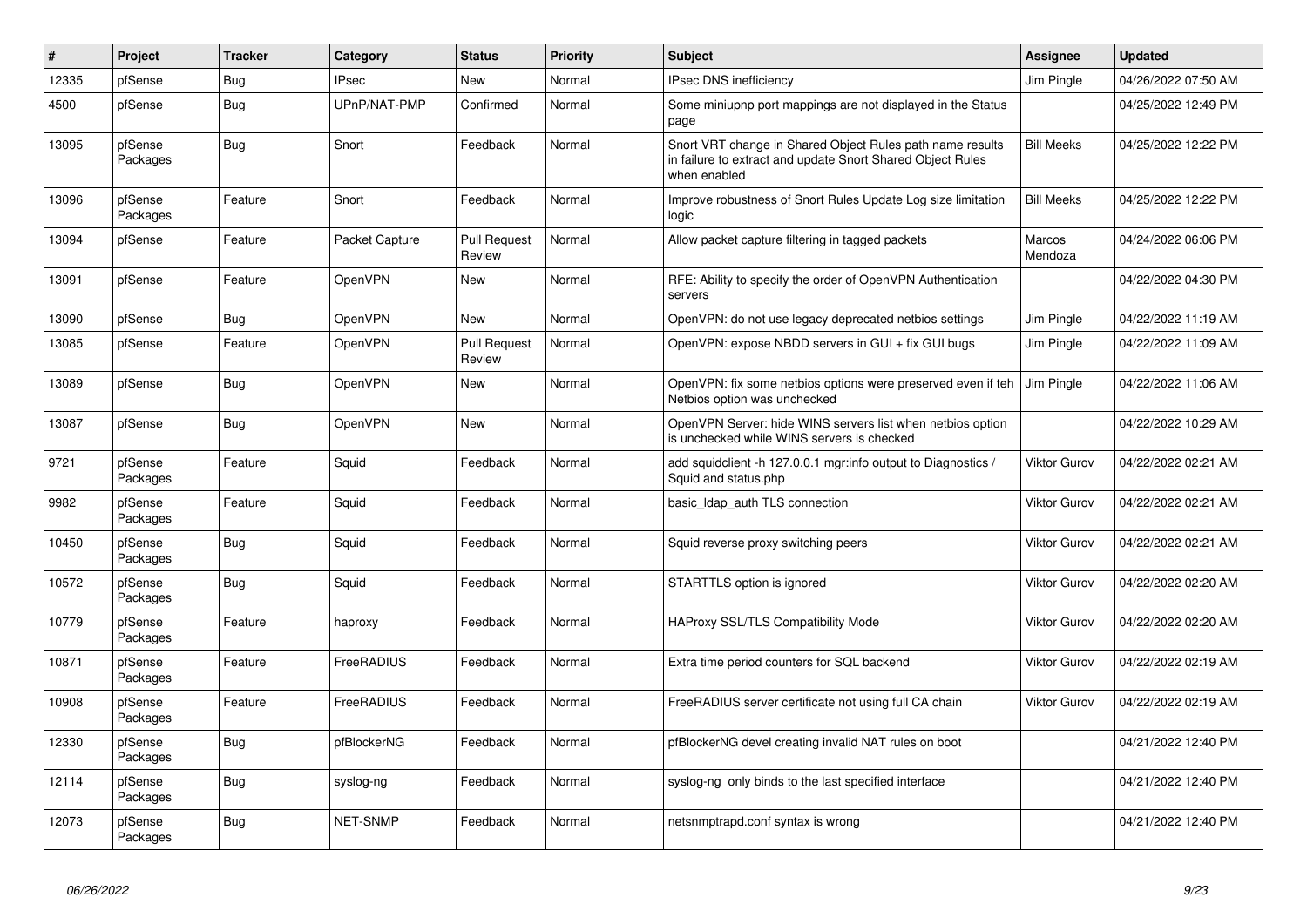| $\sharp$ | Project             | <b>Tracker</b> | Category                     | <b>Status</b> | <b>Priority</b> | Subject                                                                                         | <b>Assignee</b> | <b>Updated</b>      |
|----------|---------------------|----------------|------------------------------|---------------|-----------------|-------------------------------------------------------------------------------------------------|-----------------|---------------------|
| 11434    | pfSense<br>Packages | <b>Bug</b>     | squidguard                   | Feedback      | Normal          | SquidGuard over 1.16.18_11                                                                      |                 | 04/21/2022 12:40 PM |
| 11185    | pfSense<br>Packages | <b>Bug</b>     | ntop                         | Feedback      | Normal          | Redis service stopping before NtopNg                                                            |                 | 04/21/2022 12:40 PM |
| 10936    | pfSense<br>Packages | <b>Bug</b>     | haproxy                      | Feedback      | Normal          | both haproxy/haproxy-devel non-existent option lb-agent-chk                                     |                 | 04/21/2022 12:40 PM |
| 10796    | pfSense<br>Packages | Feature        | Cellular                     | Feedback      | Normal          | Huawei ME909u-521 support                                                                       |                 | 04/21/2022 12:40 PM |
| 10692    | pfSense<br>Packages | <b>Bug</b>     | PIMD                         | Feedback      | Normal          | PIMD starts twice at boot                                                                       |                 | 04/21/2022 12:40 PM |
| 10445    | pfSense<br>Packages | <b>Bug</b>     | <b>BIND</b>                  | Feedback      | Normal          | BIND crashed when added RPZ. rpz is not a master or slave<br>zone.                              |                 | 04/21/2022 12:40 PM |
| 10393    | pfSense<br>Packages | <b>Bug</b>     | syslog-ng                    | Feedback      | Normal          | Syslog-ng TLS support is broken                                                                 |                 | 04/21/2022 12:40 PM |
| 10330    | pfSense<br>Packages | <b>Bug</b>     | <b>BIND</b>                  | Feedback      | Normal          | BIND zone configuration displays wrong DS resource record<br>with inline DNSSEC signing enabled |                 | 04/21/2022 12:40 PM |
| 9916     | pfSense<br>Packages | Feature        | <b>BIND</b>                  | Feedback      | Normal          | Check allow-transfer in custom option when the zone is slave                                    |                 | 04/21/2022 12:40 PM |
| 9762     | pfSense<br>Packages | Feature        | Squid                        | Feedback      | Normal          | Squid Reverse Proxy Change redir domain(s) to use regex                                         |                 | 04/21/2022 12:40 PM |
| 7797     | pfSense<br>Packages | <b>Bug</b>     | Squid                        | Feedback      | Normal          | Squid Reverse Proxy alternating between destinations                                            |                 | 04/21/2022 12:40 PM |
| 7039     | pfSense<br>Packages | <b>Bug</b>     | haproxy                      | Feedback      | Normal          | HAProxy backend configuration does not handle intermediate<br>CAs properly                      |                 | 04/21/2022 12:40 PM |
| 11970    | pfSense<br>Packages | <b>Bug</b>     | Coreboot                     | New           | Normal          | Netgate Firmware Upgrade Doesn't Work on XG-2758                                                |                 | 04/21/2022 12:39 PM |
| 11398    | pfSense<br>Packages | Bug            | pfBlockerNG                  | New           | Normal          | pfBlocker upgrade hangs forever                                                                 |                 | 04/21/2022 12:39 PM |
| 10909    | pfSense<br>Packages | Feature        | <b>PIMD</b>                  | New           | Normal          | #define MAXVIFS 32 to 64                                                                        |                 | 04/21/2022 12:39 PM |
| 10690    | pfSense             | <b>Bug</b>     | Installer                    | New           | Low             | Not possible to make UFS install on ZFS formatted drive                                         |                 | 04/21/2022 12:39 PM |
| 10544    | pfSense             | <b>Bug</b>     | User Manager /<br>Privileges | New           | Normal          | It's not possible to add a user to group operator using the gui                                 |                 | 04/21/2022 12:39 PM |
| 10530    | pfSense             | <b>Bug</b>     | Upgrade                      | New           | Normal          | Convert config version to be based on product version                                           |                 | 04/21/2022 12:39 PM |
| 10502    | pfSense<br>Packages | <b>Bug</b>     | Ildpd                        | In Progress   | Normal          | LLDP spamming errors on Netgate XG-7100                                                         |                 | 04/21/2022 12:39 PM |
| 10297    | pfSense<br>Packages | Feature        | FreeRADIUS                   | Assigned      | Normal          | IPv6 user attributes                                                                            |                 | 04/21/2022 12:39 PM |
| 9384     | pfSense             | <b>Bug</b>     | Interfaces                   | Confirmed     | Normal          | devd putting "\$" before variable contents when using single<br>quotes                          |                 | 04/21/2022 12:39 PM |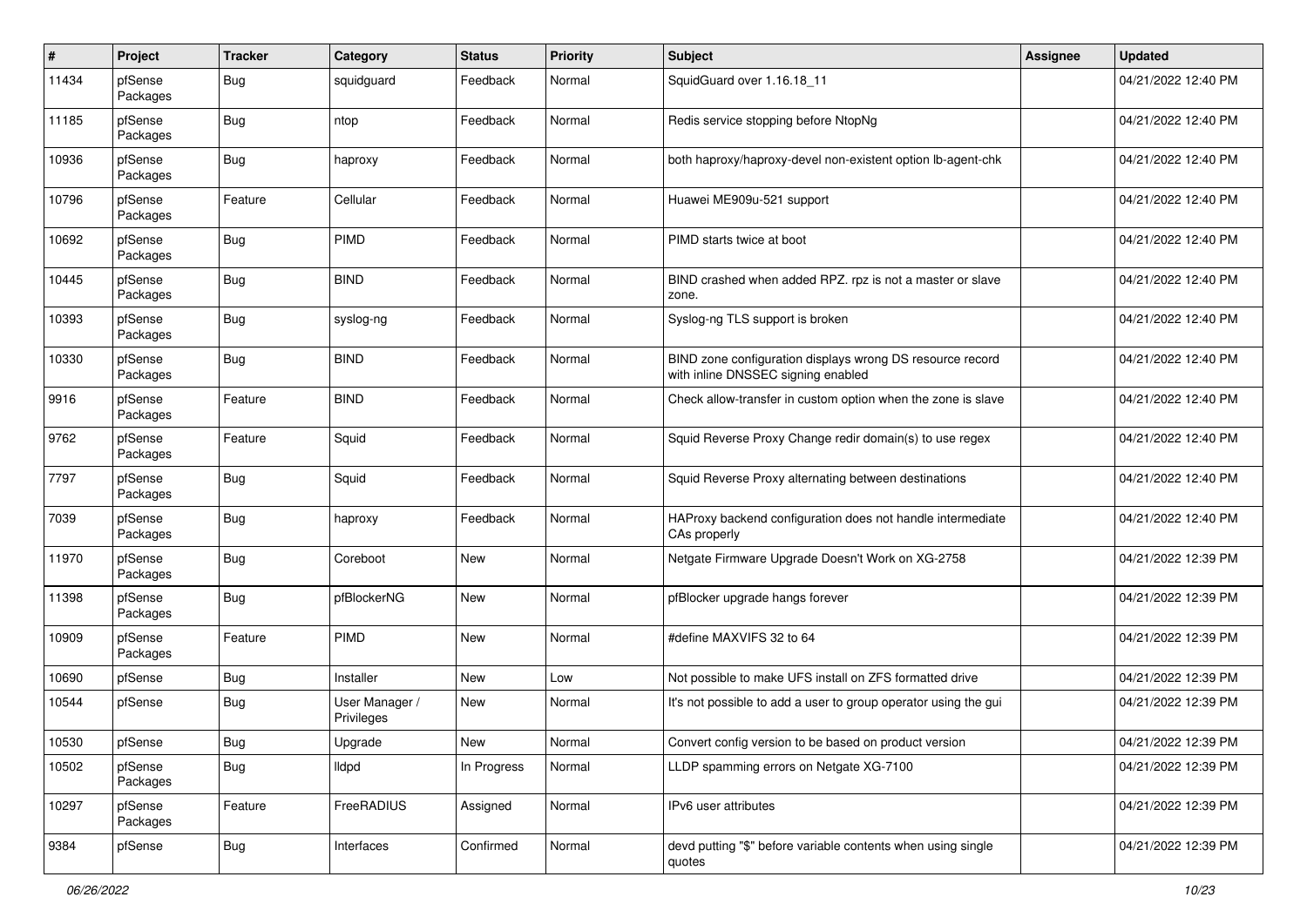| $\vert$ # | Project             | <b>Tracker</b> | Category                        | <b>Status</b>                 | Priority | <b>Subject</b>                                                                                              | <b>Assignee</b> | <b>Updated</b>      |
|-----------|---------------------|----------------|---------------------------------|-------------------------------|----------|-------------------------------------------------------------------------------------------------------------|-----------------|---------------------|
| 10513     | pfSense             | Bug            | Rules / NAT                     | New                           | Normal   | State issues with policy routing and HA failover                                                            |                 | 04/21/2022 12:39 PM |
| 10464     | pfSense             | Todo           | Upgrade                         | <b>New</b>                    | Low      | Disallow package updates when a system update is available                                                  |                 | 04/21/2022 12:39 PM |
| 9544      | pfSense             | Feature        | Routing                         | New                           | Normal   | Enable RADIX MPATH                                                                                          |                 | 04/21/2022 12:39 PM |
| 9165      | pfSense             | Feature        | Authentication                  | <b>New</b>                    | Normal   | only IPs can be added to sshguard whitelist                                                                 |                 | 04/21/2022 12:39 PM |
| 9136      | pfSense             | <b>Bug</b>     | DHCP (IPv6)                     | <b>New</b>                    | High     | IPv6 Tracking Interfaces Lose IPv6 Address in Certain Cases                                                 |                 | 04/21/2022 12:39 PM |
| 8313      | pfSense             | <b>Bug</b>     | <b>Notifications</b>            | <b>New</b>                    | Normal   | STARTTLS auto detection not working                                                                         |                 | 04/21/2022 12:39 PM |
| 8264      | pfSense<br>Packages | Bug            | FreeRADIUS                      | New                           | Normal   | Radiusd restart on WAN change results in freeradius not<br>running (and possible solution)                  |                 | 04/21/2022 12:39 PM |
| 7138      | pfSense             | Bug            | DHCP (IPv6)                     | Assigned                      | Normal   | Pfsense wide dhcpv6 client doesn't recognise if id statement                                                |                 | 04/21/2022 12:39 PM |
| 1337      | pfSense             | Feature        | Interfaces                      | Assigned                      | Normal   | VLANs with different MAC address than parent interface                                                      |                 | 04/21/2022 12:39 PM |
| 4154      | pfSense             | <b>Bug</b>     | User Manager /<br>Privileges    | Confirmed                     | Normal   | RADIUS authentication not working over IPv6                                                                 |                 | 04/21/2022 12:39 PM |
| 6823      | pfSense             | <b>Bug</b>     | Interfaces                      | <b>New</b>                    | Normal   | No connectivity after changing link state to UP                                                             |                 | 04/21/2022 12:39 PM |
| 6186      | pfSense             | <b>Bug</b>     | Services                        | New                           | Normal   | race conditions in service startup                                                                          |                 | 04/21/2022 12:39 PM |
| 5786      | pfSense             | Bug            | Web Interface                   | <b>New</b>                    | Normal   | Check WebConfigurator port for conflicts                                                                    |                 | 04/21/2022 12:39 PM |
| 5510      | pfSense             | Feature        | Package System                  | <b>New</b>                    | Normal   | Need a simple way to enable/disable package-installed<br>services                                           |                 | 04/21/2022 12:39 PM |
| 5074      | pfSense             | Feature        | Upgrade                         | <b>New</b>                    | Normal   | Standard release notes URLs to facilitate GUI viewing before<br>upgrade                                     |                 | 04/21/2022 12:39 PM |
| 946       | pfSense             | Feature        | <b>IPsec</b>                    | <b>New</b>                    | Normal   | Allow aliases to be used to define IPsec phase 2 networks                                                   |                 | 04/21/2022 12:39 PM |
| 790       | pfSense             | Feature        | <b>Operating System</b>         | New                           | Normal   | Advanced options for dnsclient (resolv.conf)                                                                |                 | 04/21/2022 12:39 PM |
| 12183     | pfSense             | Regression     | Interfaces                      | New                           | Low      | Changing MAC address for PPP parent interface stopped<br>working                                            |                 | 04/20/2022 04:16 PM |
| 10426     | pfSense<br>Packages | <b>Bug</b>     | Filer                           | Feedback                      | Normal   | Filer must validate that File name is uniq                                                                  |                 | 04/20/2022 11:02 AM |
| 13072     | pfSense             | Feature        | <b>Traffic Shaper</b><br>(ALTQ) | <b>Pull Request</b><br>Review | Very Low | Matching background/font colors of queue values with dark<br>theme.                                         |                 | 04/19/2022 07:32 AM |
| 13073     | pfSense<br>Packages | Bug            | Squid                           | New                           | Normal   | ClamAV - clamd dies with high CPU load and thus the C-ICAP<br>of squid-reverse proxy causes http:500 errors |                 | 04/19/2022 05:38 AM |
| 13068     | pfSense             | <b>Bug</b>     | Aliases / Tables                | New                           | Normal   | Error loading rules when URL Table IPs content is empty                                                     |                 | 04/17/2022 09:07 PM |
| 13067     | pfSense             | <b>Bug</b>     | <b>FilterDNS</b>                | New                           | Normal   | filterdns resolve interval is twice the intended value                                                      |                 | 04/17/2022 07:45 PM |
| 2358      | pfSense             | Feature        | Rules / NAT                     | <b>New</b>                    | Normal   | NAT64 Support                                                                                               |                 | 04/16/2022 06:52 PM |
| 12338     | pfSense<br>Packages | Bug            | <b>RRD Summary</b>              | New                           | Normal   | RRD Summary does not report data on 3100                                                                    |                 | 04/15/2022 02:54 PM |
| 13058     | pfSense             | Todo           | Rules / NAT                     | New                           | Normal   | Add static routes and directly connected networks back to<br>policy route negation rules                    |                 | 04/13/2022 08:05 AM |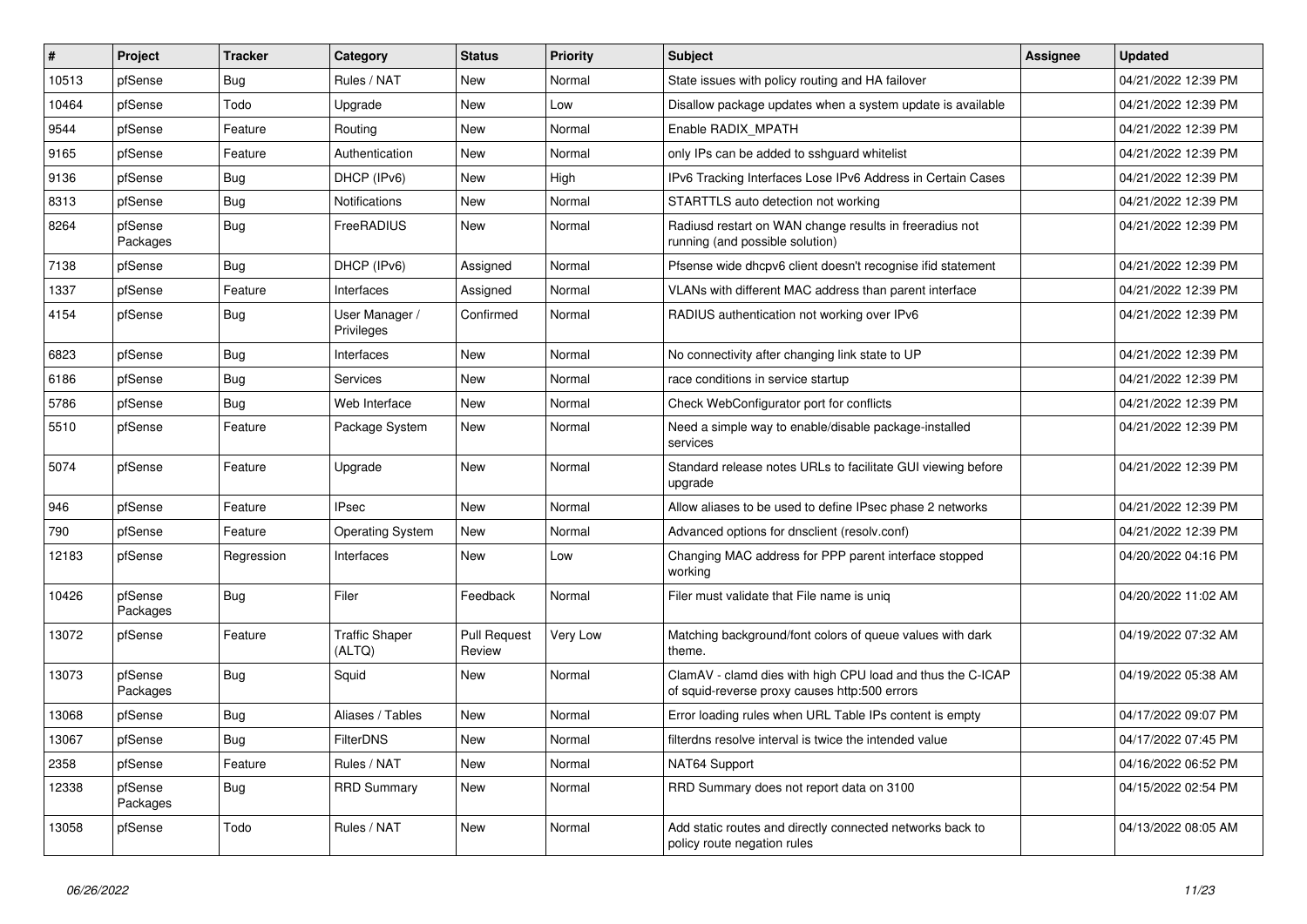| $\pmb{\sharp}$ | Project             | <b>Tracker</b> | Category                        | <b>Status</b> | <b>Priority</b> | <b>Subject</b>                                                                                                                      | Assignee              | <b>Updated</b>      |
|----------------|---------------------|----------------|---------------------------------|---------------|-----------------|-------------------------------------------------------------------------------------------------------------------------------------|-----------------------|---------------------|
| 13054          | pfSense             | Feature        | Package System                  | <b>New</b>    | Normal          | Package plugin hook for web server configuration stanzas                                                                            | Jim Pingle            | 04/12/2022 03:04 PM |
| 13051          | pfSense             | Bug            | <b>Traffic Shaper</b><br>(ALTQ) | <b>New</b>    | Normal          | Firewall traffic shaper by interface selection unknow                                                                               |                       | 04/12/2022 07:03 AM |
| 12522          | pfSense             | Feature        | OpenVPN                         | <b>New</b>    | Very Low        | More flexible Client-Specific Override options for controlling<br>options pushed to clients                                         |                       | 04/11/2022 03:11 PM |
| 12916          | pfSense<br>Packages | <b>Bug</b>     | pfBlockerNG                     | <b>New</b>    | Normal          | pfBlockerNG-devel cron job does not trigger xmlrpc sync                                                                             | <b>Viktor Gurov</b>   | 04/11/2022 12:55 PM |
| 13046          | pfSense             | <b>Bug</b>     | Rules / NAT                     | <b>New</b>    | Normal          | Floating rule applied to IPv6 interface with a SLAAC DHCPv6<br>gateway reports error on boot                                        |                       | 04/11/2022 09:50 AM |
| 13045          | pfSense<br>Packages | <b>Bug</b>     | WireGuard                       | <b>New</b>    | Normal          | Firewall floating rules ignore WireGuard traffic                                                                                    |                       | 04/11/2022 09:40 AM |
| 13044          | pfSense<br>Packages | Feature        | Mail report                     | <b>New</b>    | Normal          | Customized reporting                                                                                                                |                       | 04/11/2022 09:22 AM |
| 13043          | pfSense<br>Packages | Bug            | WireGuard                       | New           | Normal          | OSPF over Wireguard interface doesn't populate neighbors<br>after reboot                                                            |                       | 04/11/2022 09:22 AM |
| 13039          | pfSense<br>Packages | Feature        | <b>AWS VPC</b>                  | New           | Normal          | Handle transit gateway VPNs in the AWS VPN wizard                                                                                   |                       | 04/11/2022 07:31 AM |
| 12924          | pfSense<br>Packages | Bug            | WireGuard                       | <b>New</b>    | Normal          | DNS Resolver WireGuard ACL Inconsistency                                                                                            | Christian<br>McDonald | 04/10/2022 10:36 AM |
| 12524          | pfSense Plus        | Feature        | <b>Operating System</b>         | New           | Normal          | OpenSSL QAT Engine                                                                                                                  |                       | 04/10/2022 02:54 AM |
| 12950          | pfSense             | Bug            | Routing                         | New           | Normal          | OpenVPN as default gateway does not get set at boot time                                                                            |                       | 04/09/2022 05:46 PM |
| 13017          | pfSense             | Feature        | Packet Capture                  | <b>New</b>    | Normal          | Packet capture: add preview results while capture is running                                                                        |                       | 04/09/2022 11:08 AM |
| 9833           | pfSense<br>Packages | Feature        | <b>ACME</b>                     | New           | Normal          | ACME: add ability to use custom ACME server                                                                                         |                       | 04/07/2022 11:31 AM |
| 13022          | pfSense<br>Packages | <b>Bug</b>     | haproxy                         | Feedback      | Normal          | HAProxy - Sub Frontends ignore Client verification CA<br>certificates                                                               |                       | 04/06/2022 12:55 PM |
| 13034          | pfSense<br>Packages | <b>Bug</b>     | Zabbix                          | Feedback      | Normal          | Zabbix6 Agent and Proxy fail to set the PSK from the web GUI<br>in its conf files                                                   | <b>Viktor Gurov</b>   | 04/06/2022 11:59 AM |
| 12956          | pfSense<br>Packages | <b>Bug</b>     | Suricata                        | Confirmed     | Normal          | suricata fails to use pcre in SID management (e.g.<br>dropsid.conf)                                                                 |                       | 04/05/2022 12:52 PM |
| 11343          | pfSense<br>Packages | Bug            | <b>BIND</b>                     | Feedback      | Low             | Invalid link to pfSense-pkg-bind changelog                                                                                          | <b>Viktor Gurov</b>   | 04/05/2022 08:12 AM |
| 10900          | pfSense<br>Packages | Bug            | Backup                          | Feedback      | Normal          | /packages/backup/backup.php?a=download&t=backup HTTP<br>504, or Sends PHP Error Message as ASCII/Text file Named<br>pfsense.bak.tgz |                       | 04/05/2022 01:51 AM |
| 13020          | pfSense Docs        | Todo           | <b>Firewall Rules</b>           | <b>New</b>    | Normal          | easyrule command documentation should document<br>permissible wildcards                                                             | Jim Pingle            | 04/04/2022 08:01 AM |
| 12774          | pfSense             | Bug            | Backup / Restore                | New           | Normal          | Picture widget image is not saved in backup                                                                                         |                       | 04/04/2022 04:48 AM |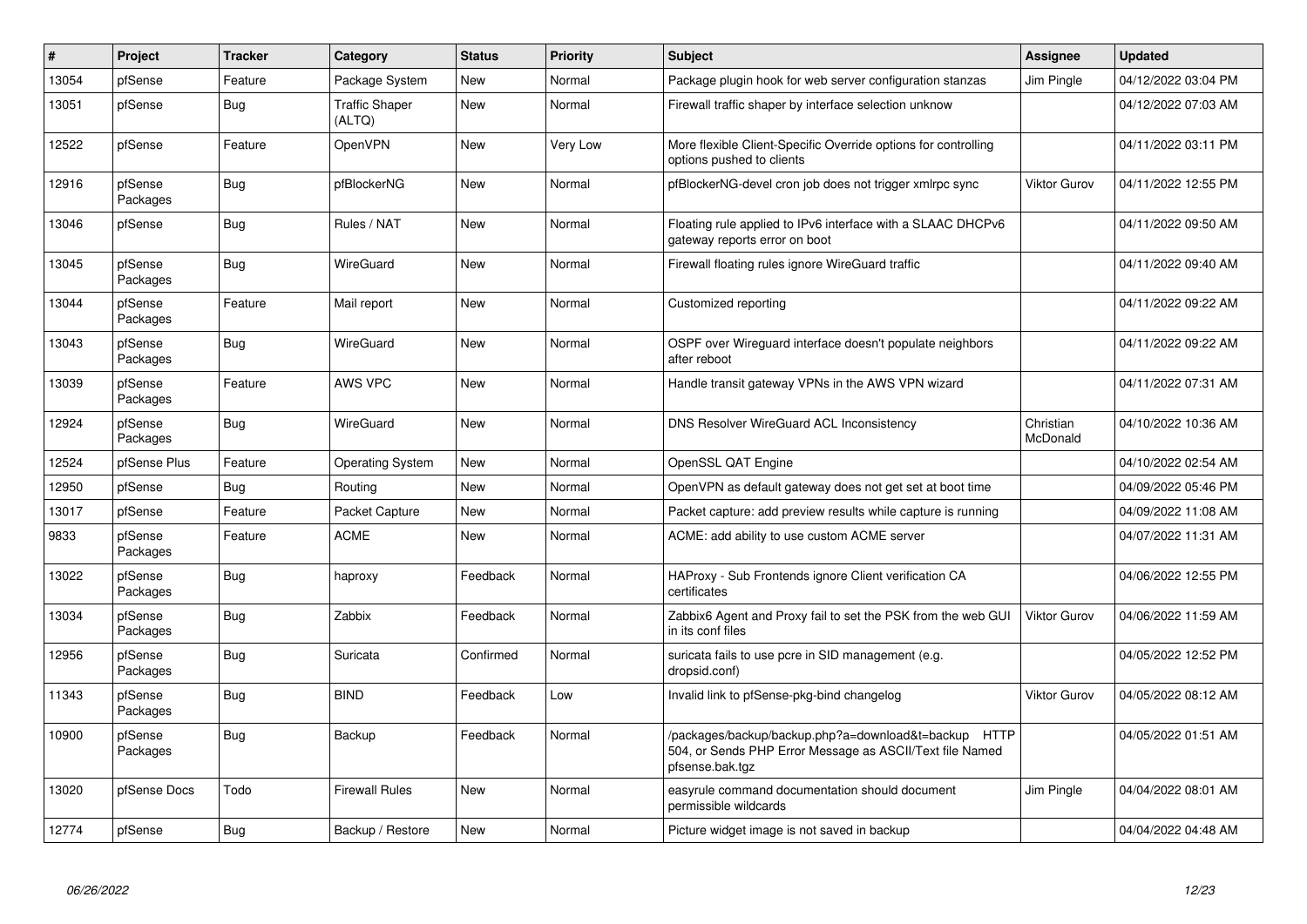| ∦     | Project             | <b>Tracker</b>     | Category                                 | <b>Status</b>                 | <b>Priority</b> | Subject                                                                                                            | <b>Assignee</b>     | <b>Updated</b>      |
|-------|---------------------|--------------------|------------------------------------------|-------------------------------|-----------------|--------------------------------------------------------------------------------------------------------------------|---------------------|---------------------|
| 13018 | pfSense<br>Packages | <b>Bug</b>         | pfBlockerNG                              | New                           | Normal          | TLD and DNSBL Safesearch DOH conflict disables TLD block<br>when conflicting DOH FQDN is deselected or whitelisted |                     | 04/01/2022 05:59 PM |
| 13016 | pfSense Docs        | <b>New Content</b> | Virtualization                           | New                           | Normal          | Workaround for bandwith issues since 2.6 when installed in<br>Hyper-V                                              |                     | 04/01/2022 01:06 PM |
| 13009 | pfSense             | Feature            | OpenVPN                                  | <b>New</b>                    | Normal          | Add option for multiple remote addresses to OpenVPN Client                                                         |                     | 03/31/2022 12:42 PM |
| 13002 | pfSense<br>Packages | Regression         | <b>BIND</b>                              | Feedback                      | Normal          | BIND 9.16_13 could not find existing DNSSEC keys at<br>/cf/named/etc/namedb/keys due to directory change           | <b>Viktor Gurov</b> | 03/31/2022 12:14 PM |
| 13000 | pfSense             | Bug                | <b>IPsec</b>                             | New                           | Low             | IPsec AES-GCM encryption algorithm "Key Length" field<br>should be labeled "ICV Length"                            |                     | 03/30/2022 07:40 AM |
| 12959 | pfSense             | <b>Bug</b>         | DHCP (IPv4)                              | Feedback                      | Normal          | dhcplease process wrongly update host file if client-hostname<br>is empty                                          |                     | 03/28/2022 10:26 AM |
| 12922 | pfSense             | <b>Bug</b>         | DHCP (IPv4)                              | New                           | Normal          | Classless static routes received on DHCP WAN can override<br>chosen default gateway                                |                     | 03/28/2022 10:08 AM |
| 1826  | pfSense             | Feature            | PPPoE Server                             | New                           | Normal          | PPPoE server IPv6 support                                                                                          |                     | 03/25/2022 04:25 PM |
| 7783  | pfSense             | Feature            | <b>Operating System</b>                  | New                           | Normal          | Support for hosting VMs on pfSense using bhyve                                                                     |                     | 03/25/2022 11:53 AM |
| 12980 | pfSense Docs        | Todo               | OpenVPN                                  | Feedback                      | Normal          | Add warnings against OpenVPN Shared Key mode                                                                       | Jim Pingle          | 03/24/2022 02:11 PM |
| 12882 | pfSense<br>Packages | Feature            | pfBlockerNG                              | Feedback                      | Normal          | Add the option to specify CURLOPT_INTERFACE in<br>pfBlockerNG IPv4/IPv6 lists                                      |                     | 03/24/2022 11:16 AM |
| 12706 | pfSense<br>Packages | <b>Bug</b>         | pfBlockerNG                              | Feedback                      | Normal          | pfBlockerNG and unbound does not work after switching /var to<br>RAM disk                                          | Viktor Gurov        | 03/24/2022 10:47 AM |
| 12979 | pfSense<br>Packages | <b>Bug</b>         | Snort                                    | <b>Pull Request</b><br>Review | High            | Snort Rules Update Process Using Deprecated FreeBSD<br><b>Subdirectory Name</b>                                    | <b>Bill Meeks</b>   | 03/24/2022 09:02 AM |
| 12927 | pfSense             | <b>Bug</b>         | OpenVPN                                  | New                           | Normal          | OpenVPN with OCSP enabled allows connections with<br>revoked certificates                                          |                     | 03/24/2022 08:22 AM |
| 12978 | pfSense Docs        | Correction         | Monitoring                               | New                           | Normal          | Correction to iftop section of Monitoring Bandwidth Usage                                                          | Jim Pingle          | 03/23/2022 11:18 AM |
| 12951 | pfSense<br>Packages | <b>Bug</b>         | <b>FRR</b>                               | Feedback                      | Normal          | FRR cannot remove IPv6 routes                                                                                      |                     | 03/22/2022 09:24 PM |
| 12942 | pfSense             | <b>Bug</b>         | Gateways                                 | New                           | Normal          | Code to kill states for old gateway when reconnecting an<br>interface is incorrect                                 | Jim Pingle          | 03/22/2022 01:25 PM |
| 12965 | pfSense<br>Packages | <b>Bug</b>         | <b>FRR</b>                               | <b>Pull Request</b><br>Review | Normal          | FRR BFD peer configuration is handled incorrectly in some<br>cases                                                 | Viktor Gurov        | 03/22/2022 08:04 AM |
| 12863 | pfSense             | Feature            | Authentication                           | <b>New</b>                    | Very Low        | dynamically tune sha512crypt rounds                                                                                | Jim Pingle          | 03/19/2022 12:53 PM |
| 12829 | pfSense             | Bug                | <b>Traffic Shaper</b><br>(Limiters)      | Feedback                      | Normal          | Dummynet kernel module fails to load after upgrade.                                                                |                     | 03/17/2022 09:26 AM |
| 11732 | pfSense Plus        | Feature            | Hardware / Drivers                       | New                           | Normal          | Add VXLAN Support to pfSense Plus                                                                                  |                     | 03/15/2022 02:35 AM |
| 12400 | pfSense Docs        | Correction         | <b>NAT</b>                               | New                           | Normal          | NAT 1:1 documentation - multi-wan information                                                                      |                     | 03/13/2022 12:53 PM |
| 12938 | pfSense             | <b>Bug</b>         | IPv6 Router<br>Advertisements<br>(RADVD) | New                           | Normal          | MaxRtrAdvInterval would allow stale DNS servers to be<br>deleted faster                                            |                     | 03/12/2022 09:37 AM |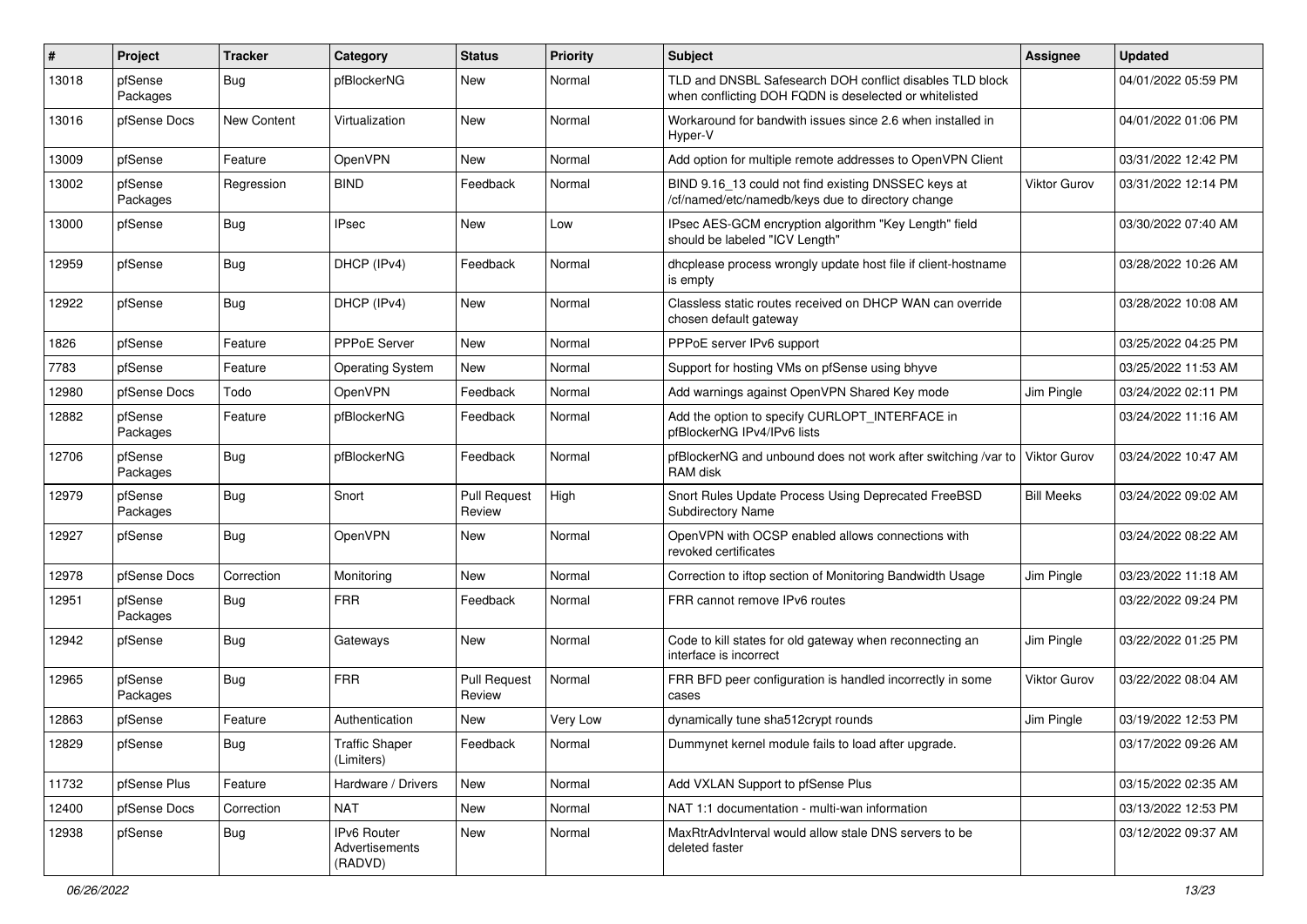| #     | Project             | <b>Tracker</b> | <b>Category</b>         | <b>Status</b> | <b>Priority</b> | Subject                                                                                                                                                                 | <b>Assignee</b>     | <b>Updated</b>      |
|-------|---------------------|----------------|-------------------------|---------------|-----------------|-------------------------------------------------------------------------------------------------------------------------------------------------------------------------|---------------------|---------------------|
| 12932 | pfSense<br>Packages | Feature        | pfBlockerNG             | New           | High            | pfblockerng per user whitelist                                                                                                                                          |                     | 03/11/2022 11:08 AM |
| 855   | pfSense             | Feature        | Multi-WAN               | New           | Normal          | Ability to selectively kill states on gateways recovery                                                                                                                 |                     | 03/11/2022 08:30 AM |
| 12623 | pfSense<br>Packages | <b>Bug</b>     | <b>ACME</b>             | New           | Normal          | acme.sh package   DNS-ISPConfig settings                                                                                                                                | <b>Viktor Gurov</b> | 03/10/2022 03:42 PM |
| 12926 | pfSense             | Bug            | Interfaces              | Feedback      | Normal          | Changing LAGG type on CARP interfaces makes VIPs go to<br>an "init" State                                                                                               |                     | 03/10/2022 10:52 AM |
| 12869 | pfSense<br>Packages | <b>Bug</b>     | <b>BIND</b>             | Feedback      | Normal          | Bind DNS Package AAAA filtering Broken on new ZFS Installs                                                                                                              | Viktor Gurov        | 03/09/2022 12:38 PM |
| 12907 | pfSense<br>Packages | Bug            | <b>PIMD</b>             | Feedback      | Normal          | PIMD: Nonexistent interfaces should be hidden/disabled in<br>pimd.conf before bringing up the service                                                                   |                     | 03/07/2022 03:51 PM |
| 12918 | pfSense<br>Packages | Feature        | pfBlockerNG             | New           | Normal          | pfBlockerNG-devel changes from xmlrpc sync do not take<br>effect immediately                                                                                            |                     | 03/07/2022 02:29 PM |
| 12670 | pfSense<br>Packages | Bug            | <b>ACME</b>             | New           | Normal          | ACME package writes credentials to system log                                                                                                                           | Viktor Gurov        | 03/07/2022 10:58 AM |
| 12909 | pfSense<br>Packages | Feature        | Suricata                | New           | Normal          | Convert Suricata GeoIP Lookup feature on ALERTS tab to use<br>local GeoIP2 database                                                                                     | <b>Viktor Gurov</b> | 03/07/2022 08:28 AM |
| 12905 | pfSense             | Bug            | Web Interface           | New           | Normal          | Add VLAN Re-assignment to Import Interface Mismatch Wizard                                                                                                              |                     | 03/07/2022 08:05 AM |
| 12903 | pfSense             | Feature        | Notifications           | New           | Normal          | alternative authentication methods for email notifications?                                                                                                             |                     | 03/07/2022 07:52 AM |
| 11827 | pfSense<br>Packages | Feature        | <b>ACME</b>             | New           | Normal          | Please include acme deploy folder/scripts                                                                                                                               |                     | 03/06/2022 04:31 AM |
| 11530 | pfSense<br>Packages | Bug            | ntop                    | Feedback      | Low             | ntopng 4.2 needs to be updated to 4.3, Bug when accessing a<br>host for details                                                                                         |                     | 03/05/2022 08:35 PM |
| 12899 | pfSense<br>Packages | <b>Bug</b>     | Suricata                | New           | Normal          | Suricata doesn't honor Pass List                                                                                                                                        |                     | 03/04/2022 01:22 PM |
| 12865 | pfSense<br>Packages | Todo           | <b>RRD Summary</b>      | Feedback      | Normal          | <b>RRD Summary improvements</b>                                                                                                                                         | <b>Viktor Gurov</b> | 03/04/2022 12:20 PM |
| 12894 | pfSense Plus        | Bug            | Certificates            | New           | Low             | duplicating freshly created certificates through refreshing                                                                                                             |                     | 03/03/2022 02:35 PM |
| 5922  | pfSense             | Feature        | <b>SNMP</b>             | New           | Normal          | SNMP - enable SNMP v3 functionality                                                                                                                                     | Viktor Gurov        | 03/02/2022 02:40 PM |
| 11879 | pfSense<br>Packages | Feature        | <b>ACME</b>             | Feedback      | Normal          | Add support for SSL.com ACME server                                                                                                                                     | Jim Pingle          | 03/02/2022 02:03 PM |
| 12889 | pfSense<br>Packages | Feature        | <b>FRR</b>              | New           | Normal          | FRR GUI add set ipv6 next-hop global                                                                                                                                    |                     | 03/02/2022 06:10 AM |
| 12888 | pfSense             | <b>Bug</b>     | Rules / NAT             | New           | Normal          | pfSense sends un-NATed packets during OpenVPN startup                                                                                                                   |                     | 03/01/2022 03:13 PM |
| 12742 | pfSense<br>Packages | <b>Bug</b>     | FreeRADIUS              | Feedback      | Normal          | freeRADIUS virtual-server-default: modules dailycounter,<br>monthlycounter, noresetcounter, expire on login in authorize<br>section prevent virtual server from loading |                     | 03/01/2022 12:45 PM |
| 4632  | pfSense             | Feature        | <b>Operating System</b> | New           | Normal          | Support for Multipath TCP (MPTCP)                                                                                                                                       | Jim Thompson        | 03/01/2022 05:39 AM |
| 12883 | pfSense Docs        | Todo           | <b>DNS</b>              | New           | Normal          | Feedback on Services - DNS Resolver - Host Overrides                                                                                                                    |                     | 02/28/2022 07:54 PM |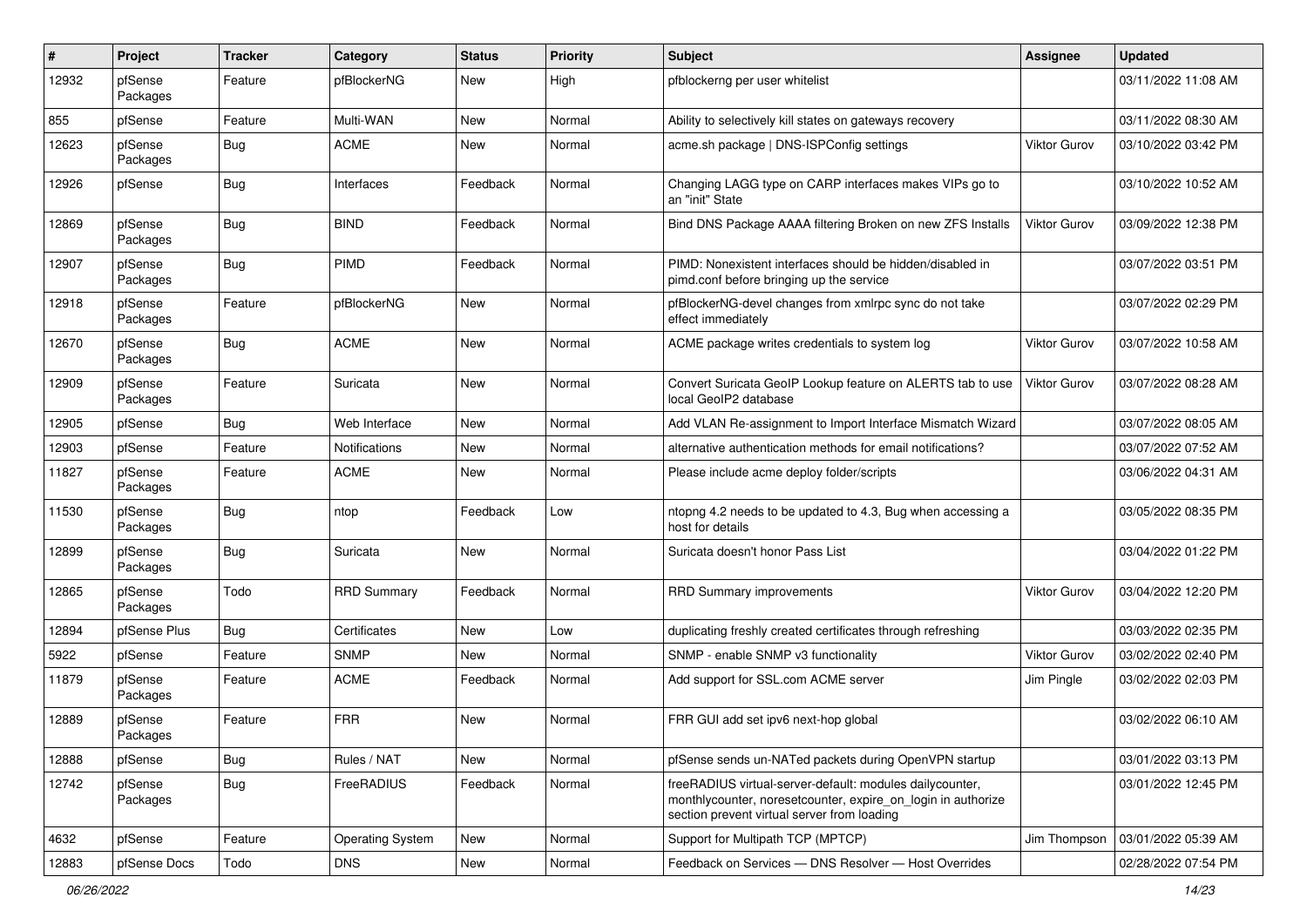| $\pmb{\sharp}$ | Project             | <b>Tracker</b> | Category                 | <b>Status</b> | <b>Priority</b> | <b>Subject</b>                                                                                                | Assignee      | <b>Updated</b>      |
|----------------|---------------------|----------------|--------------------------|---------------|-----------------|---------------------------------------------------------------------------------------------------------------|---------------|---------------------|
| 11778          | pfSense             | Bug            | OpenVPN                  | <b>New</b>    | Normal          | OpenVPN uses 100% CPU after experiencing packet loss                                                          |               | 02/28/2022 07:38 AM |
| 12857          | pfSense             | Bug            | Gateways                 | <b>New</b>    | Normal          | Firewall gateway goes away when making changes to Bridge0<br>device                                           |               | 02/27/2022 11:20 AM |
| 12259          | pfSense             | Bug            | <b>Operating System</b>  | <b>New</b>    | Normal          | Intel em NICs Suffering Performance Degradation on<br>FreeBSD12                                               |               | 02/25/2022 09:28 PM |
| 12874          | pfSense             | Feature        | OpenVPN                  | <b>New</b>    | Normal          | OpenVPN RADIUS Framed-Pool                                                                                    |               | 02/25/2022 02:24 PM |
| 12860          | pfSense<br>Packages | Feature        | New Package<br>Request   | <b>New</b>    | Normal          | add mmc-utils package to all images                                                                           |               | 02/24/2022 07:18 AM |
| 12861          | pfSense Docs        | Correction     | Hardware                 | <b>New</b>    | Normal          | pfSense hardware tuning guide references obsolete interface<br>loader variable & buffer limits                |               | 02/23/2022 05:31 PM |
| 12859          | pfSense<br>Packages | Feature        | Zabbix                   | <b>New</b>    | Normal          | Add Zabbix 6.0 LTS (agent and proxy) packages                                                                 |               | 02/23/2022 07:11 AM |
| 12849          | pfSense             | Bug            | <b>Operating System</b>  | New           | Normal          | pfsync kernel crash on reboot                                                                                 | Mateusz Guzik | 02/22/2022 02:02 PM |
| 12853          | pfSense             | <b>Bug</b>     | <b>NAT Reflection</b>    | Feedback      | High            | Network Address Translation - Pure NAT pfsense freeze after<br>reboot                                         |               | 02/22/2022 08:40 AM |
| 12850          | pfSense             | Bug            | Routing                  | <b>New</b>    | Low             | Console error during boot: "route: route has not been found"                                                  |               | 02/22/2022 08:27 AM |
| 12832          | pfSense Plus        | Feature        | Hardware / Drivers       | New           | Very Low        | 6100 configurable Blinking Blue LED                                                                           |               | 02/22/2022 07:30 AM |
| 12553          | pfSense             | Feature        | Backup / Restore         | New           | Normal          | Auto Config Backup: Allow selecting multiple backups for<br>deletion                                          |               | 02/22/2022 04:27 AM |
| 12848          | pfSense             | Feature        | <b>Dynamic DNS</b>       | <b>New</b>    | Normal          | Evaluation of the DynDNS "Result Match" string                                                                |               | 02/22/2022 02:01 AM |
| 12845          | pfSense<br>Packages | Bug            | softflowd                | New           | Normal          | softflowd wrong vlan tag                                                                                      |               | 02/21/2022 10:40 AM |
| 12828          | pfSense             | Bug            | <b>Wireless</b>          | <b>New</b>    | Normal          | pfSense keeps crashing (Fatal trap 12: page fault while in<br>kernel mode)                                    |               | 02/21/2022 07:55 AM |
| 12708          | pfSense             | Bug            | Aliases / Tables         | <b>New</b>    | Normal          | alias with non resolving DNS entry breaks underlying pf table                                                 |               | 02/20/2022 06:13 PM |
| 12822          | pfSense<br>Packages | <b>Bug</b>     | pfBlockerNG              | New           | Normal          | IPv4 Source ASN format not working                                                                            |               | 02/18/2022 10:47 AM |
| 12823          | pfSense             | <b>Bug</b>     | DHCP (IPv6)              | <b>New</b>    | Normal          | Multiple DHCP6 WAN connections PPPoE interface 'defached'<br>status                                           |               | 02/18/2022 05:39 AM |
| 8882           | pfSense             | <b>Bug</b>     | Interfaces               | Incomplete    | Normal          | Interface assignments lost on reboot                                                                          |               | 02/17/2022 02:24 PM |
| 12475          | pfSense<br>Packages | Bug            | OpenVPN Client<br>Export | Feedback      | Normal          | OpenVPN Client Export does not show certificate without<br>private key                                        | Jim Pingle    | 02/17/2022 08:24 AM |
| 12813          | pfSense             | Feature        | Installer                | <b>New</b>    | Low             | Recover extra data in the installer                                                                           |               | 02/17/2022 07:52 AM |
| 10395          | pfSense             | Feature        | Dashboard                | New           | Low             | Add Dashboard System Information support for more PC<br><b>Engines APU boards</b>                             |               | 02/17/2022 01:02 AM |
| 12812          | pfSense<br>Packages | Feature        | arpwatch                 | <b>New</b>    | Normal          | Would it be helpful if the FreeBSD net-mgmt/arpwatch port had<br>an option to use mail/dma for mail delivery? |               | 02/16/2022 06:09 PM |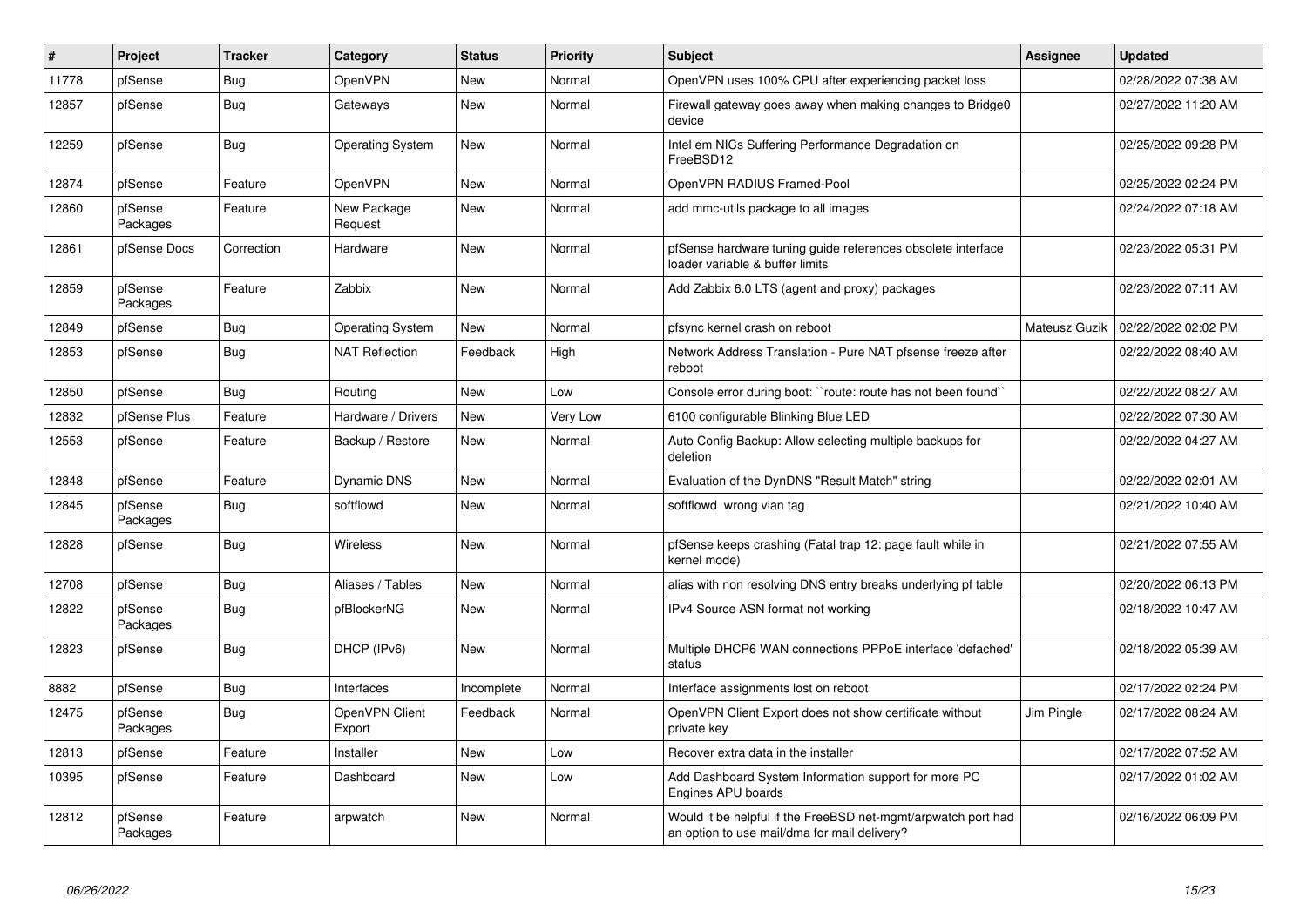| #     | Project             | <b>Tracker</b> | Category           | <b>Status</b> | <b>Priority</b> | Subject                                                                                                                                                  | <b>Assignee</b>     | <b>Updated</b>      |
|-------|---------------------|----------------|--------------------|---------------|-----------------|----------------------------------------------------------------------------------------------------------------------------------------------------------|---------------------|---------------------|
| 12806 | pfSense<br>Packages | Todo           | node exporter      | <b>New</b>    | Normal          | Update node exporter to 1.3.1                                                                                                                            |                     | 02/15/2022 05:26 PM |
| 12805 | pfSense Docs        | New Content    | General            | <b>New</b>    | Very Low        | Add documentation about what triggers a notfication                                                                                                      |                     | 02/15/2022 05:10 PM |
| 12804 | pfSense Docs        | New Content    | General            | New           | Very Low        | Create Slack documentation                                                                                                                               |                     | 02/15/2022 04:59 PM |
| 12797 | pfSense             | Bug            | UPnP/NAT-PMP       | New           | Normal          | UPnP+STUN forms invalid outbound NAT rules using the<br>external address discovered from STUN                                                            |                     | 02/15/2022 01:01 PM |
| 12683 | pfSense<br>Packages | <b>Bug</b>     | Snort              | Feedback      | Normal          | snort get vpns list() does not include OpenVPN CSO                                                                                                       | <b>Viktor Gurov</b> | 02/15/2022 10:47 AM |
| 11931 | pfSense<br>Packages | Feature        | <b>ACME</b>        | New           | Normal          | Add support for validating a domain's ownership via Google<br>Cloud Cloud DNS                                                                            |                     | 02/15/2022 03:18 AM |
| 9200  | pfSense<br>Packages | Todo           | <b>ACME</b>        | New           | Normal          | Add DNS support for Google domain to Acme manager                                                                                                        | Jim Pingle          | 02/15/2022 03:16 AM |
| 12789 | pfSense<br>Packages | Feature        | <b>ACME</b>        | <b>New</b>    | Very Low        | Show expiration date of certificates in the ACME package list                                                                                            |                     | 02/14/2022 09:20 AM |
| 11836 | pfSense<br>Packages | <b>Bug</b>     | <b>FRR</b>         | Assigned      | Normal          | FRR ACCEPTFILTER unstable                                                                                                                                | Viktor Gurov        | 02/14/2022 07:20 AM |
| 12543 | pfSense             | <b>Bug</b>     | Web Interface      | Feedback      | Normal          | Deleteing a Outbound NAT rule gave me an empty rule and<br>displayed php error in UI.                                                                    |                     | 02/14/2022 04:36 AM |
| 12791 | pfSense Docs        | New Content    | <b>Diagnostics</b> | New           | Normal          | Diagnostic Information for Support (pfSense)                                                                                                             |                     | 02/13/2022 08:49 PM |
| 12787 | pfSense Docs        | Todo           | <b>IPsec</b>       | New           | Normal          | Feedback on pfSense Configuration Recipes - Routing<br>Internet Traffic Through a Site-to-Site IPsec Tunnel                                              |                     | 02/11/2022 11:28 PM |
| 11036 | pfSense<br>Packages | Bug            | haproxy            | New           | Normal          | <b>HAproxy ACL</b>                                                                                                                                       |                     | 02/11/2022 11:27 AM |
| 8179  | pfSense             | <b>Bug</b>     | DHCP (IPv4)        | Feedback      | Normal          | Incorrect reverse DNS zone in DHCP server config for<br>non-octet-aligned subnet mask                                                                    | Renato<br>Botelho   | 02/09/2022 11:17 PM |
| 12329 | pfSense<br>Packages | Feature        | Avahi              | <b>New</b>    | Normal          | Add optional floating firewall rules for IPv4 and IPv6                                                                                                   |                     | 02/09/2022 04:43 PM |
| 12759 | pfSense Plus        | Bug            | Package System     | New           | Very Low        | Proprietary packages link to non-existant or non-public github<br>pages                                                                                  |                     | 02/09/2022 10:43 AM |
| 8100  | pfSense             | Bug            | CARP               | New           | Normal          | pfsync Initially Deletes States on Primary for Connections<br>Established through Secondary                                                              | Luiz Souza          | 02/08/2022 12:59 PM |
| 6799  | pfSense             | <b>Bug</b>     | Rules / NAT        | <b>New</b>    | Normal          | Using NOT (!) with interface subnet macros results unexpected<br>traffic passing when multiple subnets are included in the macro<br>$(i.e.$ VIP subnets) |                     | 02/07/2022 02:18 PM |
| 12767 | pfSense<br>Packages | Bug            | Avahi              | New           | Normal          | `Package radavahi-daemon does does not exist in current<br>pfSense version and it has been removed" message on<br>pfSense 2.7 restore                    |                     | 02/07/2022 11:28 AM |
| 12762 | pfSense             | <b>Bug</b>     | <b>IPsec</b>       | New           | Normal          | IPsec keep alive check ignores Child SA Start Action                                                                                                     | Viktor Gurov        | 02/07/2022 11:21 AM |
| 12764 | pfSense             | <b>Bug</b>     | Gateways           | New           | Normal          | VTI gateway status is pending after assigning the VTI interface                                                                                          |                     | 02/07/2022 05:41 AM |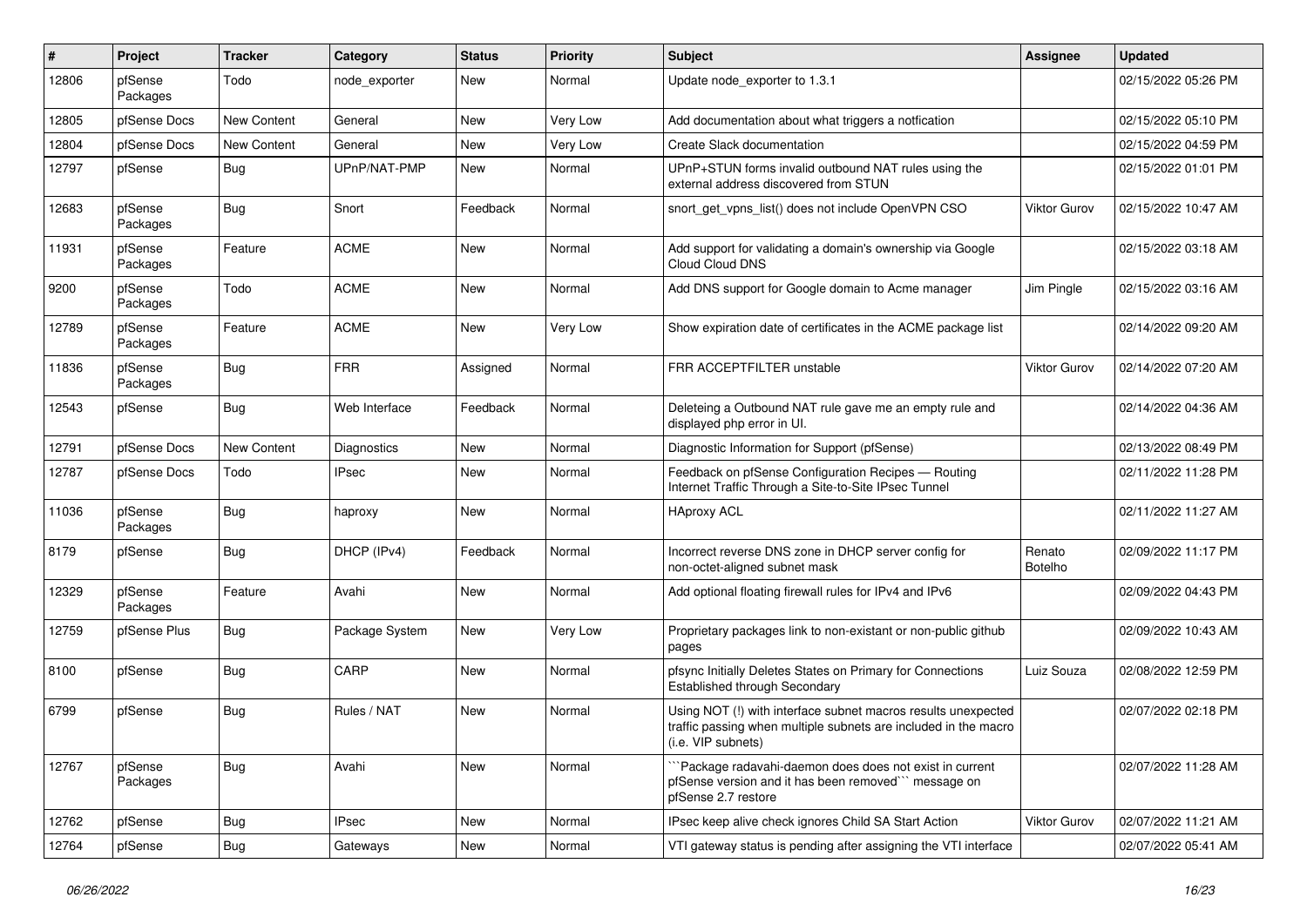| #     | Project             | <b>Tracker</b> | Category               | <b>Status</b>                 | <b>Priority</b> | Subject                                                                                    | <b>Assignee</b>       | <b>Updated</b>      |
|-------|---------------------|----------------|------------------------|-------------------------------|-----------------|--------------------------------------------------------------------------------------------|-----------------------|---------------------|
| 12243 | pfSense             | Todo           | Package System         | New                           | Normal          | Implement "``plugin_interfaces()`"                                                         |                       | 02/07/2022 03:50 AM |
| 12760 | pfSense<br>Packages | Bug            | WireGuard              | New                           | Normal          | Link-local addresses disallowed on Wireguard interfaces                                    | Christian<br>McDonald | 02/07/2022 03:50 AM |
| 12751 | pfSense<br>Packages | <b>Bug</b>     | <b>FRR</b>             | New                           | Normal          | Improve FRR route restoration after gateway events                                         |                       | 02/06/2022 11:07 PM |
| 12351 | pfSense<br>Packages | Todo           | pfBlockerNG            | Feedback                      | Normal          | Remove non-functional feeds                                                                | <b>Viktor Gurov</b>   | 02/04/2022 02:29 PM |
| 12258 | pfSense<br>Packages | Bug            | WireGuard              | Feedback                      | Normal          | Copy key buttons only work in HTTPS mode                                                   |                       | 02/03/2022 04:57 AM |
| 10466 | pfSense<br>Packages | Feature        | Suricata               | New                           | Low             | Add checkbox to Suricata blocked host view to resolve all<br>resolvable IP's automatically |                       | 02/02/2022 06:04 PM |
| 12748 | pfSense<br>Packages | Feature        | Suricata               | New                           | Normal          | Suricata blocked page timestamp breakout to it's own sortable<br>column                    |                       | 02/01/2022 12:06 PM |
| 12746 | pfSense             | Feature        | Interfaces             | New                           | High            | IPoE feature for WAN interface                                                             |                       | 02/01/2022 01:42 AM |
| 12734 | pfSense             | <b>Bug</b>     | Web Interface          | Incomplete                    | Low             | Long hostname breaks DHCP leases layout                                                    |                       | 01/31/2022 01:03 PM |
| 12656 | pfSense<br>Packages | Feature        | New Package<br>Request | New                           | Normal          | <b>NextDNS</b>                                                                             |                       | 01/31/2022 01:50 AM |
| 12736 | pfSense<br>Packages | Feature        | pfBlockerNG            | New                           | Low             | Allow custom cron intervals                                                                |                       | 01/30/2022 08:55 PM |
| 12740 | pfSense             | Bug            | FreeBSD                | Incomplete                    | Normal          | panic: esp input cb: Unexpected address family                                             |                       | 01/27/2022 01:19 PM |
| 12732 | pfSense<br>Packages | Bug            | squidguard             | New                           | High            | Squid https filtering squidguard acl target list - erratic behaviour                       |                       | 01/26/2022 09:11 AM |
| 12730 | pfSense             | Bug            | <b>Captive Portal</b>  | <b>New</b>                    | Normal          | RADIUS accounting does not work if WAN is down                                             |                       | 01/26/2022 05:13 AM |
| 9700  | pfSense<br>Packages | Feature        | Squid                  | Feedback                      | Normal          | Secure Squid HTTPS Proxy                                                                   |                       | 01/25/2022 06:39 PM |
| 12717 | pfSense<br>Packages | Todo           | Squid                  | New                           | Normal          | Squid 5.x Branch                                                                           |                       | 01/25/2022 06:24 PM |
| 12726 | pfSense             | <b>Bug</b>     | Authentication         | <b>New</b>                    | Normal          | LDAP select container button auto populate                                                 |                       | 01/25/2022 01:48 PM |
| 12705 | pfSense             | Bug            | <b>IPsec</b>           | Incomplete                    | Normal          | ECDSA certificate does not work for IPSec VPN phase 1                                      |                       | 01/24/2022 03:22 PM |
| 12720 | pfSense             | Bug            | Rules / NAT            | <b>Pull Request</b><br>Review | Normal          | Hide the "tag" field on non-floating tabs                                                  | <b>Viktor Gurov</b>   | 01/24/2022 03:11 PM |
| 12281 | pfSense<br>Packages | Feature        | Nut                    | New                           | Normal          | Add support for Telegram/Pushover notifications                                            | Viktor Gurov          | 01/24/2022 07:25 AM |
| 12715 | pfSense             | <b>Bug</b>     | Authentication         | New                           | Normal          | Long system startup time when LDAP is configured and<br>unavailable during startup.        | Christian<br>McDonald | 01/24/2022 05:50 AM |
| 7329  | pfSense             | <b>Bug</b>     | <b>DNS Forwarder</b>   | New                           | Low             | <b>DHCP Not Updating DNS</b>                                                               |                       | 01/21/2022 09:16 PM |
| 12711 | pfSense<br>Packages | Feature        | Telegraf               | New                           | Normal          | Add InfluxDB V2 support                                                                    |                       | 01/21/2022 02:54 AM |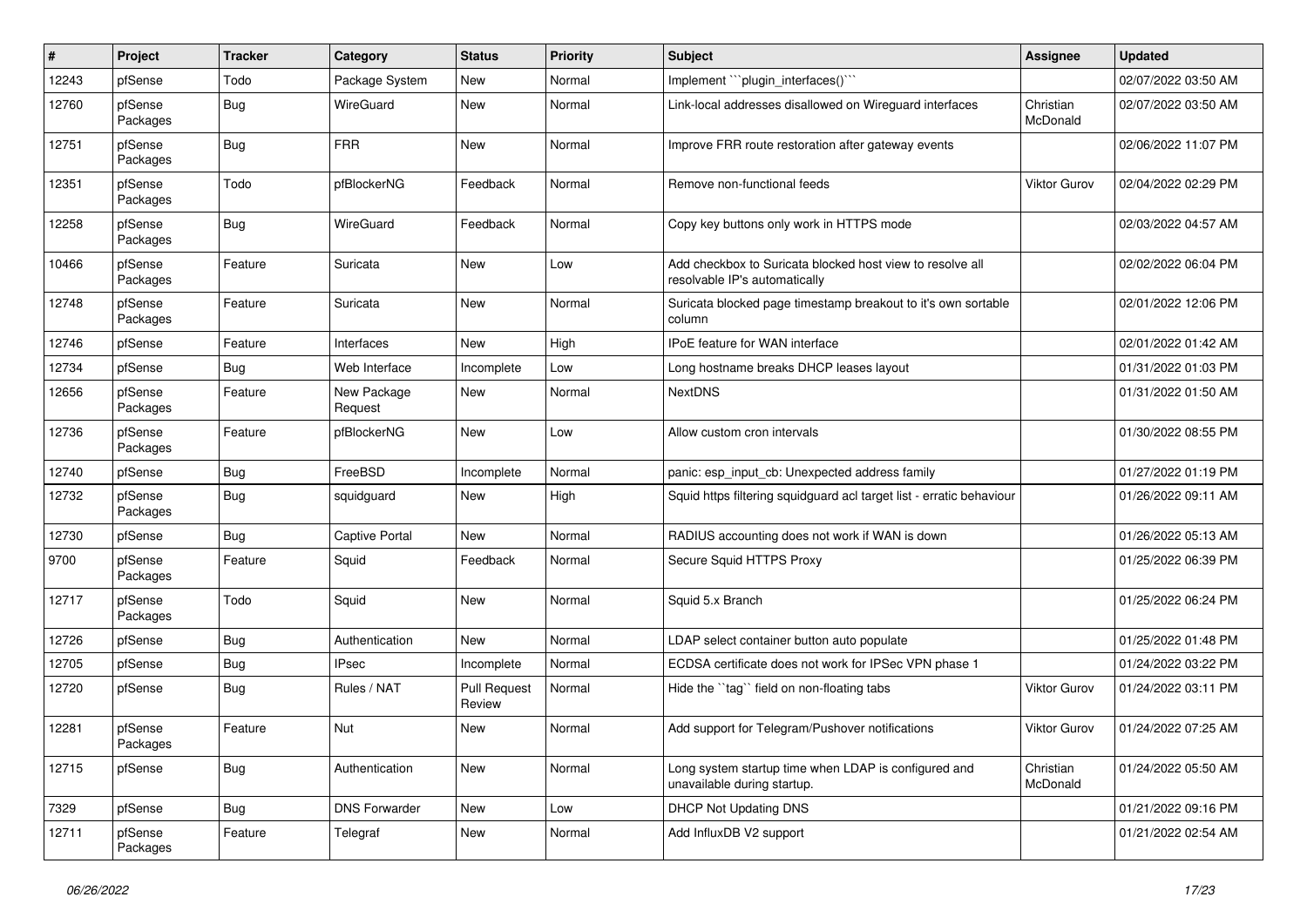| #     | Project             | <b>Tracker</b> | Category                        | <b>Status</b> | <b>Priority</b> | <b>Subject</b>                                                                                                  | Assignee             | <b>Updated</b>      |
|-------|---------------------|----------------|---------------------------------|---------------|-----------------|-----------------------------------------------------------------------------------------------------------------|----------------------|---------------------|
| 7352  | pfSense             | <b>Bug</b>     | Routing                         | <b>New</b>    | Normal          | pfSense IPv6 static route is dumped after a WAN flap                                                            |                      | 01/20/2022 09:35 AM |
| 9500  | pfSense<br>Packages | Bug            | haproxy                         | <b>New</b>    | Normal          | HAproxy does not delete non-applicable action config                                                            |                      | 01/18/2022 06:28 AM |
| 12382 | pfSense             | Regression     | <b>OpenVPN</b>                  | New           | Normal          | Certificate Depth checking creates OpenVPN micro-outages<br>every time a user authenticates after 2.5.2 upgrade |                      | 01/17/2022 04:17 AM |
| 12659 | pfSense Docs        | Todo           | Hardware                        | New           | Normal          | Feedback on Hardware - Hardware Tuning and<br>Troubleshooting - Flow Control for ix                             |                      | 01/16/2022 10:22 AM |
| 2234  | pfSense             | Bug            | Web Interface                   | Confirmed     | Low             | Status: Traffic Graph - only shows interface's subnet                                                           |                      | 01/15/2022 08:33 PM |
| 6926  | pfSense             | <b>Bug</b>     | UPnP/NAT-PMP                    | New           | Normal          | Miniupnp advertising expired IPv6 address                                                                       |                      | 01/15/2022 08:29 PM |
| 10843 | pfSense             | Feature        | Authentication                  | <b>New</b>    | Normal          | Allow user manager settings to specify multiple authentication<br>servers                                       |                      | 01/13/2022 07:22 AM |
| 12679 | pfSense             | Feature        | Interfaces                      | <b>New</b>    | Normal          | Remind user to update DHCPv6 range when changing<br>interface IPv6 prefix                                       |                      | 01/12/2022 07:36 AM |
| 12676 | pfSense             | Feature        | Rules / NAT                     | <b>New</b>    | Normal          | Add the Tagged option on the Port Forward rules edit page                                                       |                      | 01/11/2022 05:52 AM |
| 12607 | pfSense Plus        | <b>Bug</b>     | Hardware / Drivers              | <b>New</b>    | High            | Instability with Snort Inline with AWS Instances                                                                |                      | 01/10/2022 09:03 PM |
| 1849  | pfSense             | <b>Bug</b>     | <b>Traffic Shaper</b><br>(ALTQ) | New           | Normal          | Traffic shaper - By Queue view needs to show/use friendly<br>inerface names                                     |                      | 01/10/2022 08:10 AM |
| 5253  | pfSense             | Bug            | PPP Interfaces                  | <b>New</b>    | Normal          | 3gstats.php 100% CPU                                                                                            |                      | 01/08/2022 05:02 PM |
| 12260 | pfSense<br>Packages | Bug            | ntop                            | New           | Normal          | Update popup and version missmatch?                                                                             |                      | 01/08/2022 05:53 AM |
| 12665 | pfSense             | Feature        | Rules / NAT                     | <b>New</b>    | Normal          | Ability to add custom pf rules from the GUI                                                                     |                      | 01/07/2022 09:30 AM |
| 12667 | pfSense<br>Packages | <b>Bug</b>     | <b>WireGuard</b>                | New           | Normal          | Firewall Crashed After Upgrading Wireguard                                                                      |                      | 01/07/2022 09:18 AM |
| 4242  | pfSense             | Feature        | Authentication                  | <b>New</b>    | Normal          | Two Factor or OTP Authentication for Admin Interface                                                            |                      | 01/04/2022 12:07 PM |
| 11927 | pfSense             | Feature        | DHCP (IPv4)                     | Feedback      | Normal          | Allow DHCP not to serve a gateway - small fix                                                                   |                      | 01/03/2022 04:17 PM |
| 7626  | pfSense             | Feature        | Interfaces                      | New           | Normal          | Add IPoE support for WAN                                                                                        |                      | 01/01/2022 12:31 AM |
| 8516  | pfSense<br>Packages | <b>Bug</b>     | FreeRADIUS                      | <b>New</b>    | Normal          | FreeRADIUS requires settings re-saved after pfSense upgrade                                                     | Jim Pingle           | 12/31/2021 05:58 PM |
| 8113  | pfSense             | Bug            | Interfaces                      | <b>New</b>    | Normal          | MTU setting on bridge, openvpn clients ignored                                                                  |                      | 12/31/2021 05:55 PM |
| 7400  | pfSense             | Bug            | <b>Traffic Graphs</b>           | Assigned      | Normal          | Traffic Graphs show bad data on 2.3.3 1                                                                         | <b>Jared Dillard</b> | 12/31/2021 05:47 PM |
| 6993  | pfSense             | <b>Bug</b>     | <b>OpenVPN</b>                  | New           | Normal          | OpenVPN status error during CARP state transition                                                               | James Webb           | 12/31/2021 05:44 PM |
| 7113  | pfSense             | <b>Bug</b>     | Dashboard                       | <b>New</b>    | Normal          | Interface name in Traffic Graphs                                                                                |                      | 12/31/2021 05:40 PM |
| 4345  | pfSense             | Bug            | <b>Operating System</b>         | Confirmed     | Normal          | Traffic Shaping doesn't work with Xen netfront driver                                                           |                      | 12/31/2021 05:30 PM |
| 5629  | pfSense             | Bug            | <b>IPsec</b>                    | <b>New</b>    | Normal          | Allow for IPsec configuration using certs without a CA                                                          |                      | 12/31/2021 05:21 PM |
| 11130 | pfSense<br>Packages | Feature        | <b>FRR</b>                      | Feedback      | Normal          | FRR RIP support                                                                                                 | Jim Pingle           | 12/31/2021 04:19 PM |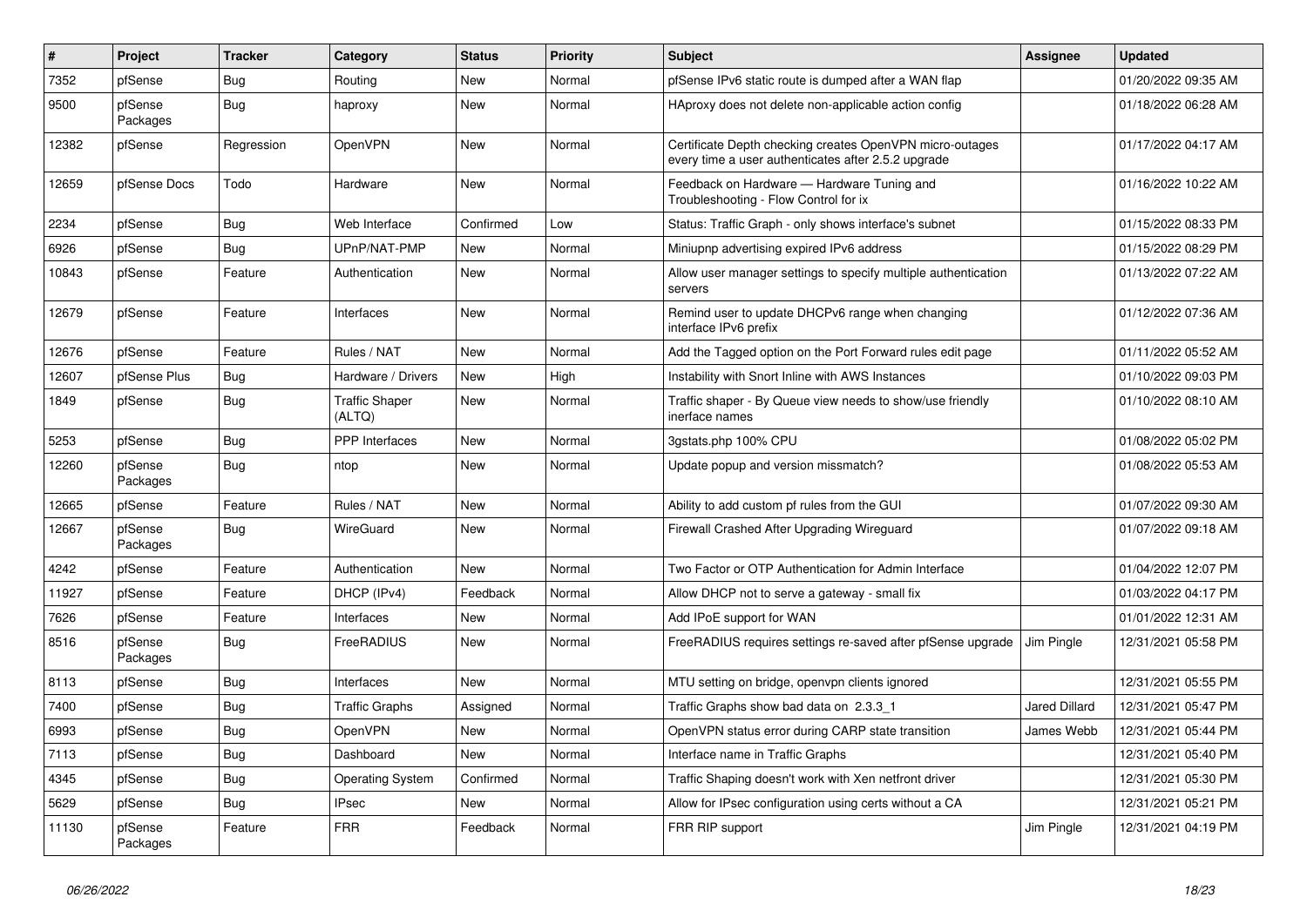| $\#$  | <b>Project</b>      | <b>Tracker</b> | Category           | <b>Status</b> | <b>Priority</b> | <b>Subject</b>                                                                                    | <b>Assignee</b>       | <b>Updated</b>      |
|-------|---------------------|----------------|--------------------|---------------|-----------------|---------------------------------------------------------------------------------------------------|-----------------------|---------------------|
| 12423 | pfSense<br>Packages | Bug            | pfBlockerNG        | Feedback      | Normal          | Dashboard shows "SQLite database missing, Force Reload<br>DNSBL to recover!"                      |                       | 12/31/2021 01:06 PM |
| 12655 | pfSense<br>Packages | <b>Bug</b>     | Telegraf           | New           | Normal          | telegraf, wireguard plugin failing                                                                |                       | 12/30/2021 05:51 PM |
| 12414 | pfSense<br>Packages | <b>Bug</b>     | pfBlockerNG        | Feedback      | Normal          | DNSBL SafeSearch page displays input validation error if DoH<br>DoT blocking is not enabled       |                       | 12/30/2021 02:49 PM |
| 12206 | pfSense<br>Packages | <b>Bug</b>     | <b>NET-SNMP</b>    | Feedback      | Normal          | Certificate Manager page doesn't show Net-SNMP used<br>certificates                               | <b>Viktor Gurov</b>   | 12/30/2021 09:40 AM |
| 12653 | pfSense<br>Packages | Regression     | <b>FRR</b>         | Feedback      | Normal          | RIP related startup error                                                                         | <b>Viktor Gurov</b>   | 12/30/2021 08:37 AM |
| 6289  | pfSense             | Bug            | Interfaces         | New           | Normal          | IPv6 address not given to track6 interfaces on create                                             |                       | 12/30/2021 04:17 AM |
| 11872 | pfSense             | <b>Bug</b>     | Interfaces         | <b>New</b>    | Normal          | gif interfaces reporting incorrect traffic counters                                               |                       | 12/30/2021 04:00 AM |
| 11759 | pfSense             | Bug            | Dashboard          | New           | Normal          | Traffic graphs on dashboard double upload on pppoe links                                          |                       | 12/30/2021 04:00 AM |
| 12643 | pfSense<br>Packages | Regression     | Suricata           | Feedback      | Normal          | Rule categories are cleared after clicking the save button on<br>the Global Settings page         |                       | 12/30/2021 03:44 AM |
| 12648 | pfSense             | Bug            | Captive Portal     | New           | Normal          | Undocumented variables 'listenporthttp' and 'listenporthttps'                                     |                       | 12/28/2021 10:44 AM |
| 6651  | pfSense<br>Packages | Feature        | <b>FRR</b>         | Feedback      | Normal          | Loopback interfaces                                                                               | Christian<br>McDonald | 12/25/2021 02:42 PM |
| 12070 | pfSense             | <b>Bug</b>     | DHCP (IPv4)        | <b>New</b>    | Low             | <b>VLAN0 for WAN DHCP</b>                                                                         |                       | 12/23/2021 04:31 PM |
| 12264 | pfSense<br>Packages | Bug            | Squid              | Feedback      | Low             | Stray <table> line in squid monitor.php</table>                                                   | Viktor Gurov          | 12/23/2021 10:53 AM |
| 11098 | pfSense<br>Packages | <b>Bug</b>     | Backup             | Feedback      | Normal          | Backup Files and Directories plugin crashes firewall if /root<br>specified as backup location     | Viktor Gurov          | 12/23/2021 10:45 AM |
| 10732 | pfSense             | Feature        | High Availability  | <b>New</b>    | Very Low        | Warning banner for secondary HA node                                                              |                       | 12/23/2021 03:34 AM |
| 12513 | pfSense<br>Packages | Feature        | WireGuard          | <b>New</b>    | Normal          | WireGuard Utilization Status (Beyond Active Connection)                                           | Christian<br>McDonald | 12/22/2021 08:40 PM |
| 12473 | pfSense             | Feature        | <b>IPsec</b>       | <b>New</b>    | Normal          | Allow user adjustment of IPsec Keep Alive periodic checks                                         |                       | 12/22/2021 05:59 AM |
| 12215 | pfSense             | Regression     | <b>OpenVPN</b>     | Feedback      | Normal          | OpenVPN does not resync when running on a gateway group                                           |                       | 12/22/2021 05:49 AM |
| 11588 | pfSense             | Feature        | WireGuard          | New           | Low             | Automatically suggest next IP address in Wireguard interface<br>subnet when creating a peer       |                       | 12/22/2021 03:35 AM |
| 12625 | pfSense             | Feature        | Logging            | New           | Normal          | Granular logging options for default firewall rules.                                              |                       | 12/21/2021 06:39 PM |
| 8827  | pfSense<br>Packages | Bug            | squidguard         | New           | Normal          | Squidguard: ACL redirect modes 'redirect' and 'err page' send<br>unresolvable URLs to the client. | Viktor Gurov          | 12/21/2021 05:49 AM |
| 11738 | pfSense<br>Packages | Regression     | squidguard         | Feedback      | Normal          | SquidGuard 1.16.18_17 Not Filtering Blacklist No-Transparent<br>Mode                              | <b>Viktor Gurov</b>   | 12/21/2021 05:48 AM |
| 11960 | pfSense             | Bug            | Gateway Monitoring | Feedback      | Normal          | Gateway Monitoring Traffic Goes Out Default Gateway                                               |                       | 12/20/2021 05:43 AM |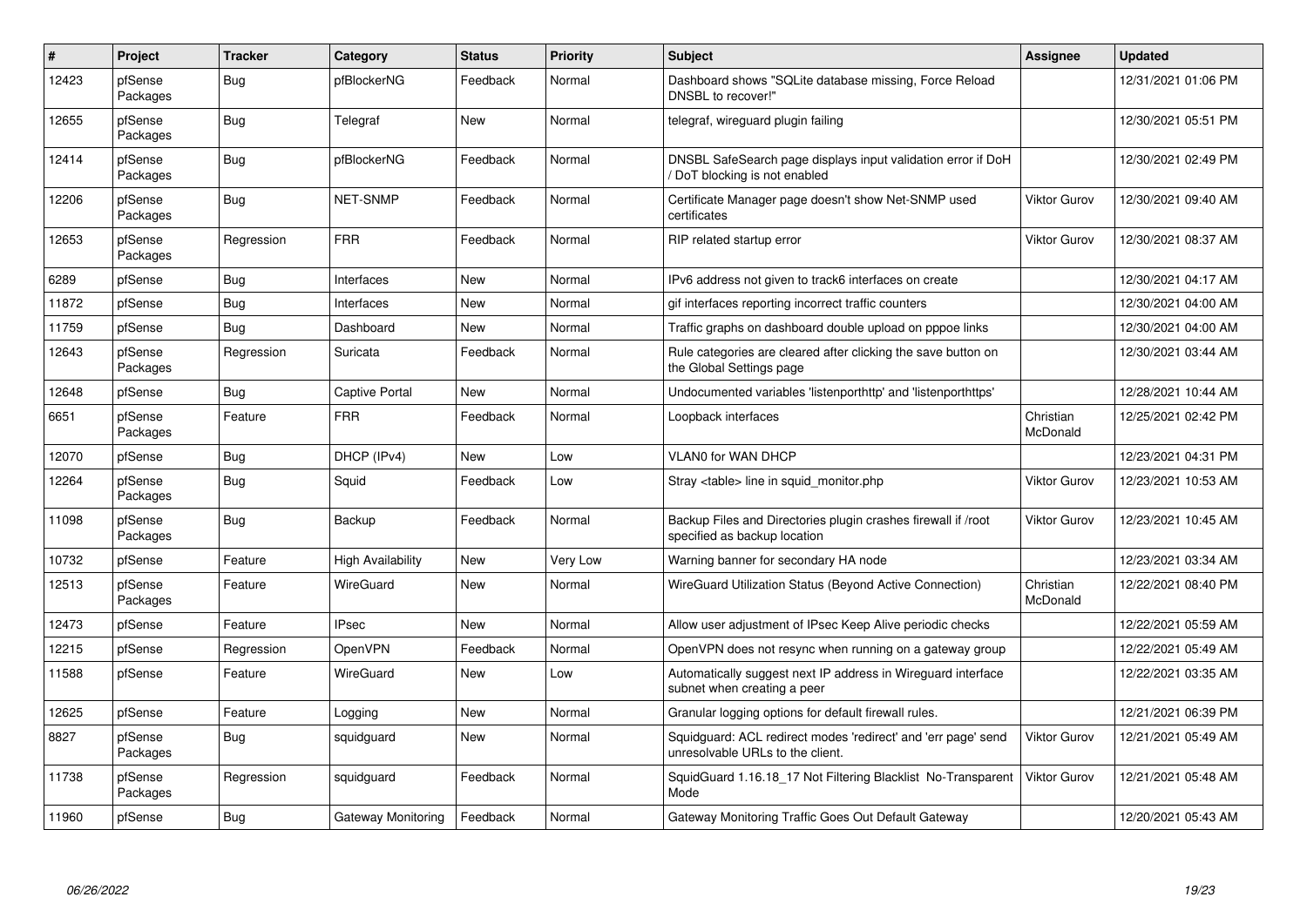| $\pmb{\#}$ | Project             | <b>Tracker</b> | Category                | <b>Status</b> | <b>Priority</b> | Subject                                                                                                                          | <b>Assignee</b>       | <b>Updated</b>      |
|------------|---------------------|----------------|-------------------------|---------------|-----------------|----------------------------------------------------------------------------------------------------------------------------------|-----------------------|---------------------|
| 7152       | pfSense             | <b>Bug</b>     | <b>DNS Resolver</b>     | <b>New</b>    | Normal          | Unbound / DNS Resolver issue if "Register DHCP static<br>mappings in the DNS Resolver" set before wildcard DNS<br>custom options |                       | 12/18/2021 04:59 PM |
| 5849       | pfSense             | <b>Bug</b>     | CARP                    | New           | Normal          | Routing fail on CARP IPsec                                                                                                       |                       | 12/18/2021 04:41 PM |
| 7235       | pfSense             | <b>Bug</b>     | <b>IPsec</b>            | <b>New</b>    | Normal          | 4860 has not got significant IPsec performance rising with<br>enabled HW acceleration                                            | Luiz Souza            | 12/18/2021 04:32 PM |
| 12608      | pfSense<br>Packages | <b>Bug</b>     | <b>WireGuard</b>        | New           | High            | WireGuard tunnels monitored by dpinger causing system to<br>stop routing completely in certain situations                        | Christian<br>McDonald | 12/16/2021 03:14 PM |
| 12581      | pfSense             | Regression     | DHCP (IPv6)             | <b>New</b>    | Normal          | CARP IPv6 assigned address does not get advertised to<br>endpoints with RADV                                                     |                       | 12/16/2021 02:34 PM |
| 12602      | pfSense             | Feature        | <b>Dynamic DNS</b>      | New           | Normal          | DHCPv6 should allow DDNS Client updates for hosts                                                                                |                       | 12/15/2021 11:00 AM |
| 12600      | pfSense             | Feature        | Aliases / Tables        | <b>New</b>    | Normal          | allow custom mask for a network alias created from a FQDN                                                                        |                       | 12/15/2021 10:50 AM |
| 11054      | pfSense<br>Packages | <b>Bug</b>     | FreeRADIUS              | Assigned      | Normal          | Check Client Certificate CN not working as described                                                                             | Viktor Gurov          | 12/14/2021 07:22 AM |
| 7387       | pfSense             | <b>Bug</b>     | Dashboard               | New           | Low             | New Traffic Graph in dashboard resets inverted view to normal<br>view                                                            | Jared Dillard         | 12/11/2021 08:14 PM |
| 3796       | pfSense             | <b>Bug</b>     | <b>Diagnostics</b>      | Confirmed     | Normal          | States summary fails and is very slow with large state tables                                                                    |                       | 12/11/2021 08:03 PM |
| 4604       | pfSense             | <b>Bug</b>     | <b>NTPD</b>             | New           | Normal          | NTP time server entries may or may not work, depending upon<br>interfaces selected when configuring NTP service                  |                       | 12/11/2021 07:59 PM |
| 1738       | pfSense             | <b>Bug</b>     | Backup / Restore        | New           | Very Low        | Restore fails when username in backup is not matching                                                                            |                       | 12/11/2021 07:51 PM |
| 1667       | pfSense             | <b>Bug</b>     | L <sub>2</sub> TP       | <b>New</b>    | Normal          | L2TP server does not respond properly from a CARP VIP                                                                            |                       | 12/11/2021 07:43 PM |
| 12091      | pfSense             | Feature        | Authentication          | New           | Normal          | RFE: Add support for sssd authentication                                                                                         |                       | 12/10/2021 04:55 PM |
| 12552      | pfSense             | <b>Bug</b>     | OpenVPN                 | New           | Normal          | "Pull DNS" option within OpenVPN client does not cause<br>pfSense to use DNS servers assigned by remote OpenVPN<br>server        |                       | 12/08/2021 08:45 AM |
| 12573      | pfSense<br>Packages | Feature        | New Package<br>Request  | New           | Normal          | Dashboard widget with external connection map                                                                                    | aleksei<br>prokofiev  | 12/07/2021 07:38 AM |
| 12570      | pfSense Docs        | Correction     | General                 | <b>New</b>    | Normal          | Active appliance list missing 6100                                                                                               |                       | 12/06/2021 11:41 AM |
| 12565      | pfSense Docs        | New Content    | <b>OpenVPN</b>          | New           | Normal          | Document new "Duplicate Connection Limit" option on<br>OpenVPN server instances                                                  | Jim Pingle            | 12/06/2021 08:07 AM |
| 12564      | pfSense             | Feature        | Aliases / Tables        | <b>New</b>    | Low             | add column to show that an Alias is in use by or not                                                                             |                       | 12/04/2021 07:25 PM |
| 12563      | pfSense             | <b>Bug</b>     | OpenVPN                 | <b>New</b>    | Normal          | OpenVPN server doesn't support Framed-IPv6-Address<br>RADIUS attribute                                                           |                       | 12/03/2021 11:19 AM |
| 9370       | pfSense Docs        | Correction     | General                 | In Progress   | Normal          | Update old screenshots                                                                                                           | Jim Pingle            | 12/03/2021 09:55 AM |
| 12547      | pfSense             | <b>Bug</b>     | <b>Operating System</b> | Feedback      | Normal          | unsheduled system reboot/crash                                                                                                   | Mateusz Guzik         | 12/01/2021 01:20 PM |
| 12551      | pfSense             | Feature        | <b>DNS Resolver</b>     | New           | Low             | Add ability to set DNS resolver search domain list                                                                               |                       | 12/01/2021 11:18 AM |
| 12506      | pfSense<br>Packages | Bug            | Suricata                | Feedback      | Normal          | Only selected instance is restarted on suppress list change                                                                      | Viktor Gurov          | 12/01/2021 04:43 AM |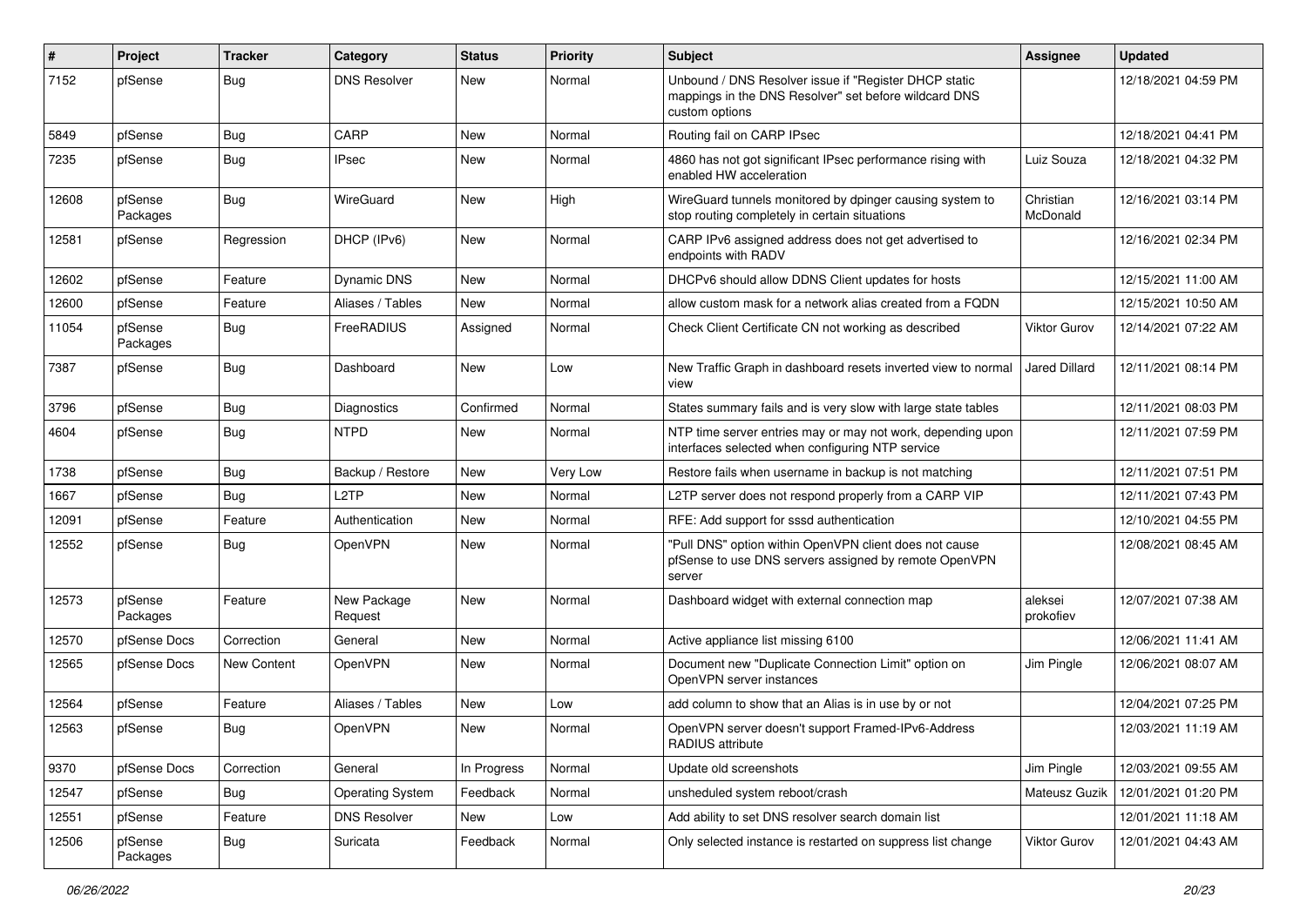| #     | Project             | <b>Tracker</b> | Category                | <b>Status</b>                 | <b>Priority</b> | <b>Subject</b>                                                                                           | <b>Assignee</b>       | <b>Updated</b>      |
|-------|---------------------|----------------|-------------------------|-------------------------------|-----------------|----------------------------------------------------------------------------------------------------------|-----------------------|---------------------|
| 11182 | pfSense<br>Packages | <b>Bug</b>     | <b>NRPE</b>             | New                           | Normal          | NRPE in HA syncs the bind IP                                                                             |                       | 12/01/2021 02:15 AM |
| 10462 | pfSense<br>Packages | Feature        | <b>LCDProc</b>          | <b>Pull Request</b><br>Review | Normal          | <b>CPU Temp Screen</b>                                                                                   |                       | 11/29/2021 08:28 AM |
| 12248 | pfSense             | Feature        | Package System          | <b>New</b>                    | Low             | Package Update Availability Notification                                                                 |                       | 11/28/2021 10:02 AM |
| 12542 | pfSense             | <b>Bug</b>     | Virtual IP Addresses    | New                           | Normal          | Cannot assign a same IPv6 Link-Local address to different<br>interfaces                                  |                       | 11/25/2021 01:41 AM |
| 11210 | pfSense<br>Packages | Feature        | Suricata                | Feedback                      | Normal          | 3rd party rulesets                                                                                       | <b>Viktor Gurov</b>   | 11/24/2021 04:21 AM |
| 10404 | pfSense             | Feature        | <b>NTPD</b>             | New                           | Normal          | Consider using chrony for NTP services                                                                   |                       | 11/23/2021 06:59 PM |
| 12539 | pfSense             | <b>Bug</b>     | Interfaces              | New                           | Low             | Changing VLAN ID for LAN interface in assignments silently<br>fails.                                     |                       | 11/23/2021 04:12 AM |
| 7096  | pfSense             | <b>Bug</b>     | <b>DNS Resolver</b>     | Feedback                      | Normal          | Unbound fails to start on boot if specific network devices are<br>configured in the "Network Interfaces" |                       | 11/22/2021 08:59 AM |
| 12538 | pfSense<br>Packages | <b>Bug</b>     | <b>PIMD</b>             | New                           | Normal          | PIMD sub-interface bug                                                                                   |                       | 11/20/2021 09:44 PM |
| 12535 | pfSense             | Documentation  | Routing                 | New                           | Normal          | Negate Rules function does not match the description                                                     |                       | 11/19/2021 02:03 PM |
| 4128  | pfSense             | Feature        | <b>Notifications</b>    | New                           | Normal          | Email notification webgui configuration                                                                  |                       | 11/18/2021 12:48 PM |
| 12526 | pfSense<br>Packages | Feature        | WireGuard               | New                           | Normal          | <b>WireGuard Widget</b>                                                                                  | Christian<br>McDonald | 11/17/2021 07:15 AM |
| 12525 | pfSense<br>Packages | Feature        | WireGuard               | <b>New</b>                    | Normal          | WireGuard Tunnel restore configuration                                                                   | Christian<br>McDonald | 11/17/2021 07:15 AM |
| 12249 | pfSense             | <b>Bug</b>     | Backup / Restore        | New                           | Normal          | HAProxy causing failed ACB backups                                                                       |                       | 11/15/2021 11:58 PM |
| 4688  | pfSense             | Feature        | <b>IPsec</b>            | <b>New</b>                    | Normal          | Missing TFC Traffic Flow Confidentiality support                                                         |                       | 11/15/2021 12:27 PM |
| 12521 | pfSense             | Feature        | <b>Operating System</b> | New                           | <b>Very Low</b> | Add the BBR2, QUIC, RACK Congestion Control (CC)<br>protocols                                            |                       | 11/15/2021 07:40 AM |
| 12520 | pfSense<br>Packages | Feature        | Squid                   | New                           | High            | [Squid] - Allow or Deny Mappings from IP/Host/GeoIP sources                                              |                       | 11/12/2021 02:13 PM |
| 12519 | pfSense             | <b>Bug</b>     | Authentication          | New                           | Normal          | Fail authentication using special character in password via the<br><b>LDAP</b> connector                 |                       | 11/12/2021 07:39 AM |
| 11525 | pfSense<br>Packages | <b>Bug</b>     | Suricata                | New                           | Normal          | pfsense 2.5.0 release version for vlan issue to suricata                                                 |                       | 11/11/2021 08:16 AM |
| 12507 | pfSense<br>Packages | <b>Bug</b>     | softflowd               | <b>Pull Request</b><br>Review | Normal          | Add support for bi-directional flows in softflowd                                                        |                       | 11/11/2021 03:53 AM |
| 12509 | pfSense             | <b>Bug</b>     | OpenVPN                 | New                           | Normal          | Deffered authentication does not work with auth-gen-token<br>external-auth or pusk "auth-token"          |                       | 11/08/2021 04:01 AM |
| 12508 | pfSense             | <b>Bug</b>     | <b>DHCP Relay</b>       | <b>New</b>                    | Normal          | DHCP Relay over VPN                                                                                      |                       | 11/06/2021 11:25 AM |
| 12504 | pfSense             | Bug            | Interfaces              | New                           | Normal          | BCM57412 NetXtreme-E 10Gb RDMA Ethernet controller<br>issue                                              |                       | 11/05/2021 04:51 AM |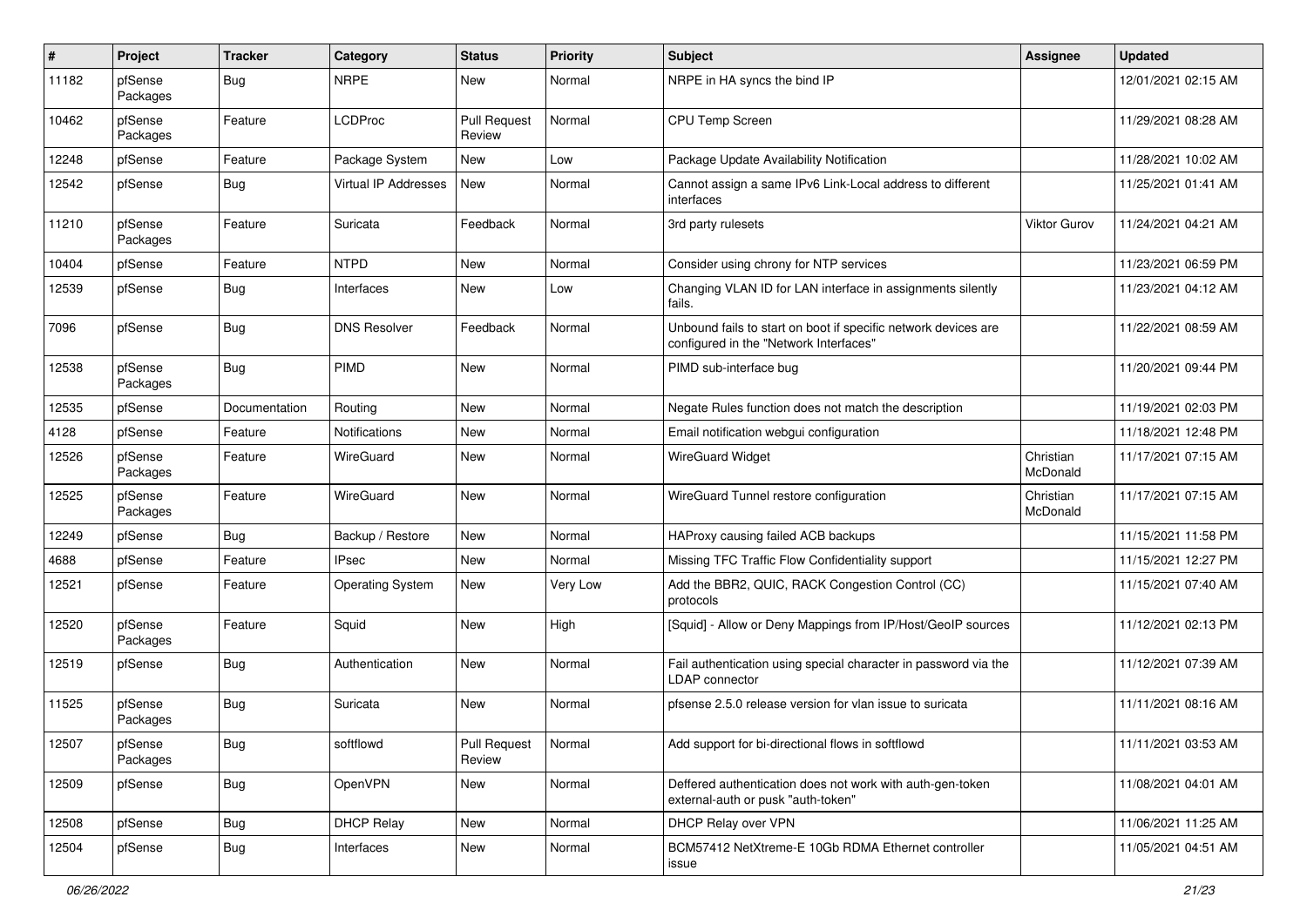| #     | Project             | <b>Tracker</b> | Category                 | <b>Status</b>                 | <b>Priority</b> | Subject                                                                                                                             | <b>Assignee</b> | <b>Updated</b>      |
|-------|---------------------|----------------|--------------------------|-------------------------------|-----------------|-------------------------------------------------------------------------------------------------------------------------------------|-----------------|---------------------|
| 12502 | pfSense<br>Packages | Feature        | syslog-ng                | New                           | Normal          | Syslog-ng Configuration Library (scl) missing                                                                                       |                 | 11/02/2021 06:06 PM |
| 12495 | pfSense             | Feature        | <b>Dynamic DNS</b>       | <b>Pull Request</b><br>Review | Normal          | DynDNS: add deSEC IPv4&v6 simultaneos update                                                                                        | Lukas Wiest     | 11/01/2021 08:53 AM |
| 12494 | pfSense             | Feature        | <b>Dynamic DNS</b>       | <b>Pull Request</b><br>Review | Normal          | DynDNS: make simultaneous update of IP and LegacyIP<br>possible                                                                     | Lukas Wiest     | 11/01/2021 08:52 AM |
| 12491 | pfSense<br>Packages | Feature        | squidguard               | New                           | Normal          | squidguard: allow multiple regex                                                                                                    |                 | 10/28/2021 03:30 PM |
| 8576  | pfSense             | <b>Bug</b>     | Rules / NAT              | Feedback                      | Low             | pfSense stops passing traffic after some time when using<br>Outbound NAT pool w/ Sticky Address                                     |                 | 10/28/2021 01:47 PM |
| 8013  | pfSense             | <b>Bug</b>     | <b>IPsec</b>             | New                           | Normal          | IPsec MSS clamping value shared for IPv4 and IPv6                                                                                   | Luiz Souza      | 10/28/2021 01:37 PM |
| 11429 | pfSense             | <b>Bug</b>     | Web Interface            | New                           | Normal          | System Log / Settings form activates "Reset Log Files" button<br>on enter                                                           |                 | 10/28/2021 01:35 PM |
| 11440 | pfSense             | Feature        | Web Interface            | New                           | Low             | Expand collapsed sections by clicking anywhere on header                                                                            |                 | 10/28/2021 01:35 PM |
| 12357 | pfSense             | <b>Bug</b>     | <b>Captive Portal</b>    | New                           | Normal          | Captive Portal popup Logout button loads full login page in<br>popup when clicked                                                   |                 | 10/27/2021 12:10 PM |
| 12483 | pfSense             | <b>Bug</b>     | Configuration<br>Backend | New                           | Normal          | GUI creates inconsistent config.xml                                                                                                 |                 | 10/23/2021 06:48 AM |
| 12436 | pfSense             | <b>Bug</b>     | PPPoE Server             | New                           | Normal          | Pppoe server config gui does not allow setting of chap<br>authentication, and sets the network start address for allocation<br>to 0 |                 | 10/21/2021 08:15 AM |
| 9344  | pfSense             | <b>Bug</b>     | Translations             | New                           | Normal          | OpenVPN click NCP Algorithms will always go to DH<br>Parameters website(in Chinese-Taiwan)                                          |                 | 10/21/2021 03:48 AM |
| 11163 | pfSense<br>Packages | Feature        | <b>ACME</b>              | <b>Pull Request</b><br>Review | Normal          | Preferred Chain option                                                                                                              |                 | 10/18/2021 09:10 AM |
| 12462 | pfSense<br>Packages | Feature        | Telegraf                 | <b>Pull Request</b><br>Review | Normal-package  | Telegraf: Add "devfs" to ignore fs                                                                                                  | Offstage Roller | 10/18/2021 09:03 AM |
| 12457 | pfSense Docs        | Todo           | Packages                 | New                           | Very Low        | Add UPS Configuration Recipes for apcupsd and nut UPS<br>Packages with Common Brand Units                                           |                 | 10/18/2021 08:37 AM |
| 12467 | pfSense             | <b>Bug</b>     | <b>Captive Portal</b>    | New                           | Normal          | CP error on client disconnect after reboot                                                                                          |                 | 10/17/2021 05:35 AM |
| 12465 | pfSense<br>Packages | Feature        | haproxy                  | New                           | Normal          | Add forwardfor advanced usecases                                                                                                    |                 | 10/16/2021 07:35 PM |
| 11592 | pfSense<br>Packages | <b>Bug</b>     | node_exporter            | New                           | Normal          | Node exporter can not read system statistics                                                                                        |                 | 10/15/2021 09:37 PM |
| 9617  | pfSense             | Feature        | PPP Interfaces           | New                           | Normal          | PPPoE Static IP Configuration in GUI                                                                                                |                 | 10/15/2021 08:52 PM |
| 12461 | pfSense Docs        | Todo           | Hardware                 | New                           | Normal          | Improve macOS Serial Command Instructions                                                                                           |                 | 10/15/2021 03:47 PM |
| 12459 | pfSense             | Todo           | Virtual IP Addresses     | New                           | Normal          | Add IP Alias subnet input validation                                                                                                |                 | 10/15/2021 09:35 AM |
| 12458 | pfSense             | Feature        | Authentication           | New                           | Normal          | Use "unixHomeDirectory" instead of "homeDirectory" when<br>LDAP authentication server is Active Directory                           |                 | 10/15/2021 08:18 AM |